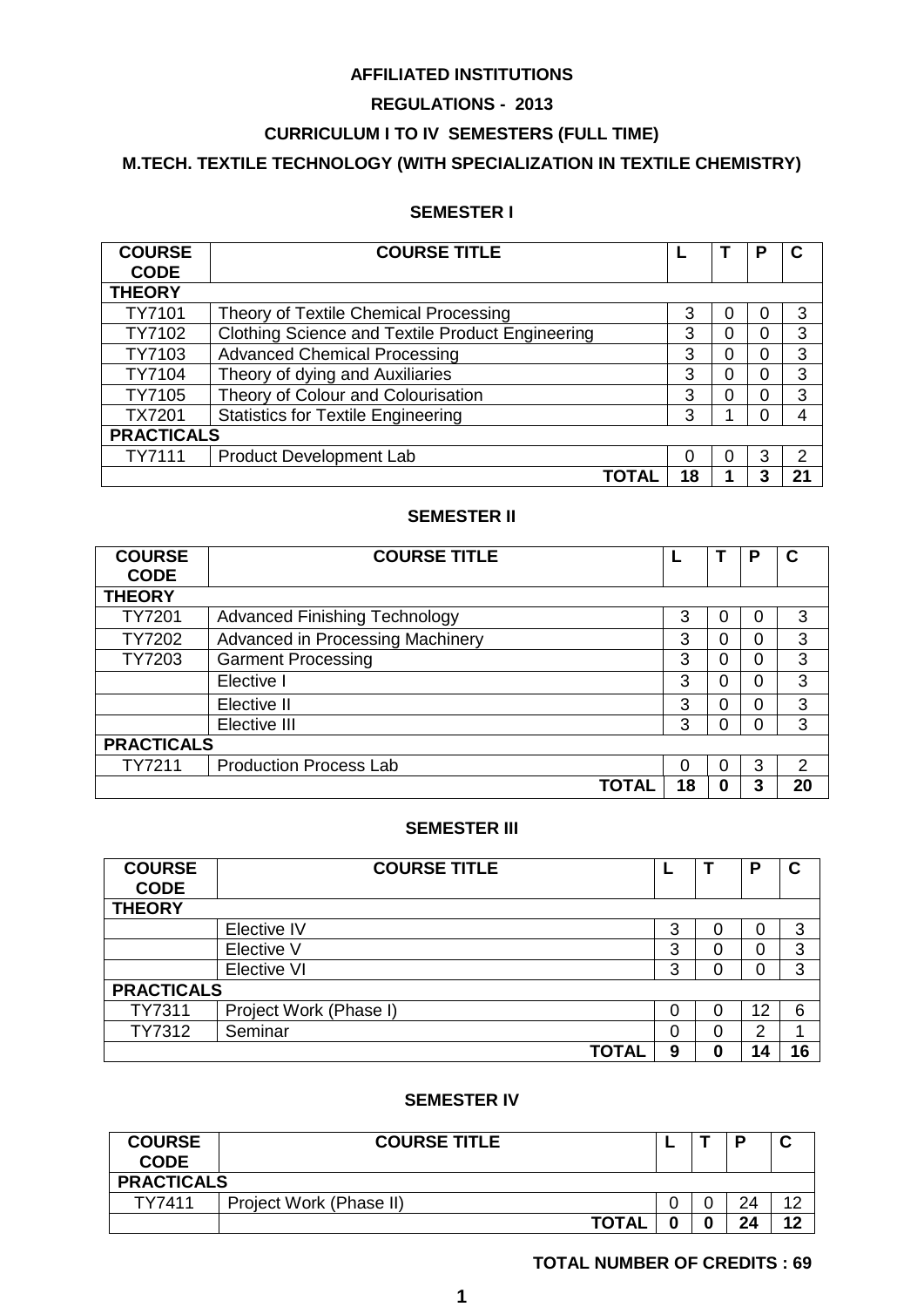## **LIST OF ELECTIVES**

## **M.TECH. TEXTILE TECHNOLOGY (WITH SPECIALIZATION IN TEXTILE CHEMISTRY)**

## **SEMESTER – II**

| <b>COURSE</b><br><b>CODE</b> | <b>COURSE TITLE</b>                                     |   |   | Р |   |
|------------------------------|---------------------------------------------------------|---|---|---|---|
| <b>TY7001</b>                | <b>Modern Printing Technology</b>                       | 3 | 0 | 0 | 3 |
| TY7002                       | Energy Management in Textile Industry                   | 3 | 0 | 0 | 3 |
| TY7003                       | Non Woven and Speciality Textiles                       | 3 | 0 | 0 | 3 |
| <b>TY7004</b>                | Fabric Mechanics and Principles of Fabric Manufacturing | 3 | 0 | 0 | 3 |
| <b>TY7005</b>                | <b>High Performance Fibres</b>                          | 3 | 0 | O | 3 |
| <b>TY7006</b>                | <b>Chemical Processing of Manmade Textiles</b>          | 3 | 0 | 0 | 3 |
| <b>TY7007</b>                | <b>Textile Costing and Process Optimization</b>         | 3 | 0 | 0 | 3 |
| <b>TY7008</b>                | Advanced Instruments for Textile Wet Processing         | 3 | 0 | 0 | 3 |

## **SEMESTER – III**

| <b>COURSE</b><br><b>CODE</b> | <b>COURSE TITLE</b>                        |   |   | P        | С |
|------------------------------|--------------------------------------------|---|---|----------|---|
| <b>TY7009</b>                | Applied Bio-Technology                     | 3 | 0 | 0        | 3 |
| TY7010                       | <b>Textile Marketing and Merchandising</b> | 3 | 0 | 0        | 3 |
| TY7011                       | <b>Technical Textiles</b>                  | 3 | 0 | 0        | 3 |
| TY7012                       | <b>Textile Composites</b>                  | 3 | 0 | 0        | 3 |
| TY7013                       | Design of Textile Experiments              | 3 | 0 | 0        | 3 |
| TY7014                       | Advanced Garment Manufacturing Technology  | 3 | 0 | $\Omega$ | 3 |
| TY7015                       | <b>Textile Industry Management</b>         | 3 | 0 | 0        | 3 |
| TY7016                       | <b>Advanced Knitting Technologies</b>      | 3 | 0 | 0        | 3 |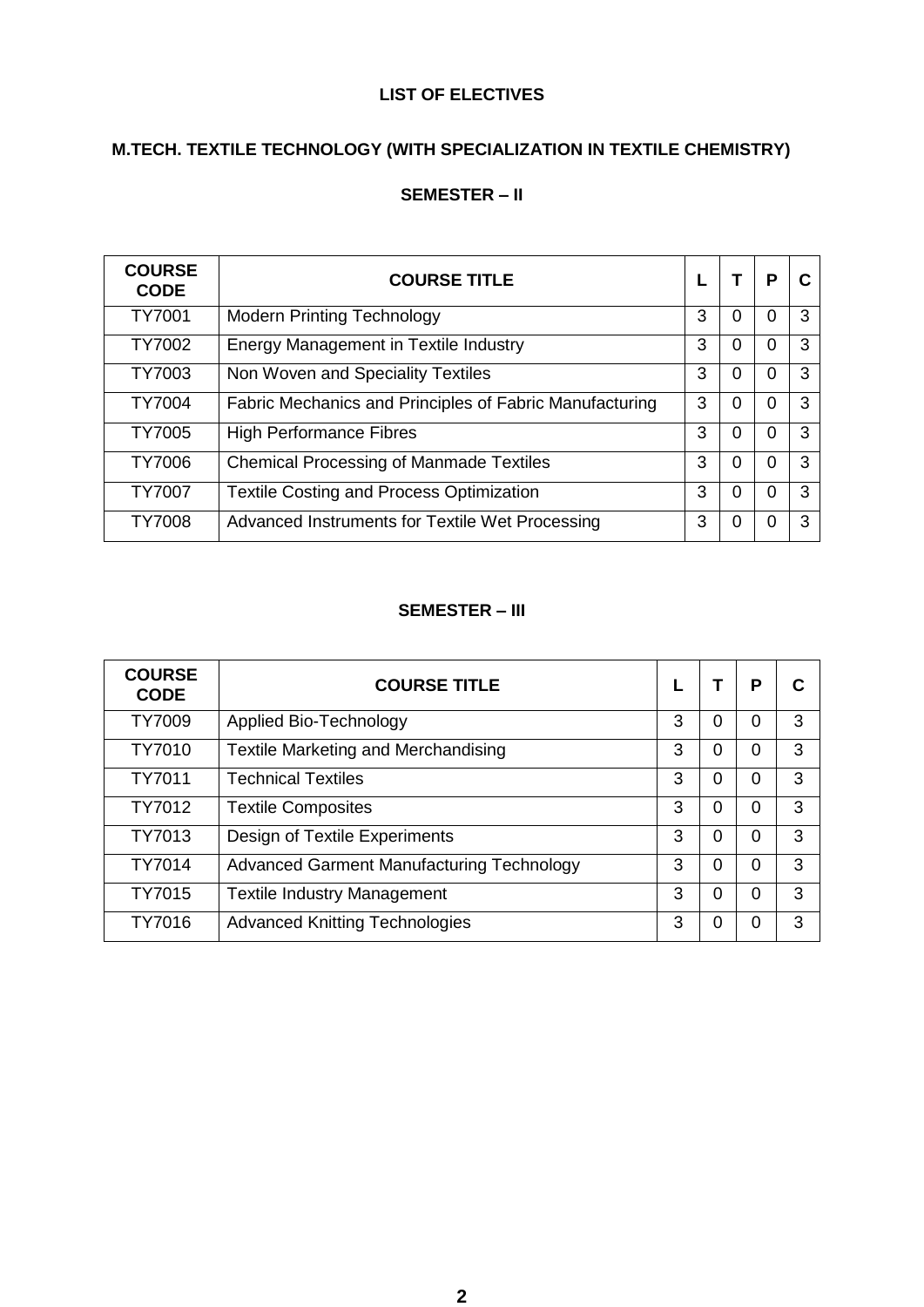- To enable the students to study about the mechanism of Preparatory process
- To enable the students to study about elements of dye chemistry
- To enable the students to study the about Printing methods & styles and the Necessity of Finishing

### **OUTCOMES**

Upon completion of this course the student shall be able to know the mechanism

- Preparatory process & Elements of dye chemistry
- Printing methods, styles & Necessity of Finishing

## UNIT **DE-SIZING**

Necessity for Desizing and grey preparation - Mechanism of Desizing – important Desizingchemicals for grey fabrics and their chemistry – Efficiency of Desizing. scouring: Mechanism of Scouring - surface tension and the mode of action of surface-active compounds - theory of detergency - important Scouring agents for Textile fibres and their chemical actions – practical problems in the Scouring of cotton and its blends.

## **UNIT II BLEACHING 9**

Mechanism of Bleaching - important Bleaching agents for Textile fibres and their chemical actions - chemistry of peroxide bleach and use of per-acetic acid for synthetic fibres – concept of full bleach and half bleach- Application of OBA to textile materials. Mercerisation: Mechanism of Mercerization - influencing parameters on Mercerisation quality of textile materials — methods of Mercerisation – evaluation of Mercerisation.

## **UNIT III ELEMENTS OF DYE CHEMISTRY 9**

Classification of dye stuffs according to their chemical constitution / structure and specific applications –VBT and MO Theory of colour - interaction of dye molecules with polymeric chains – Fick's first and second Laws of diffusion – Adsorption theory – Study about natural dyes and their application to fibres like cotton, wool and silk.

## **UNIT IV PRINTING 9**

Printing methods and styles – Dye selection for Printing –Study about Printing thickeners and other Printing auxiliaries. Importance of various after treatment for printing materials. Printing of cellulosic, silk, polyester and nylon materials.

## **UNIT V FINISHING 9**

Necessity for Finishing – important mechanical finishes like heat setting, anti shrink, calendaring, Finishing chemicals for textile fibres and their chemistry – assessment methods for finished materials.

## **TOTAL: 45 PERIODS**

- 1. Trotman, E.R., "Dyeing and Chemical Technology of Textile Fibres', Charles Griffin & Co. Ltd., U.K., 1984.
- 2. Clifford Preston., "The Dyeing of Cellulosic fibres", Dyer Company Publications Trust, 1986.
- 3. Shore.J."Cellulosics Dyeing", SDC, 1995
- 4. Lueas.J. et al, Colour Measurement Fundamentals Vol.1, Eurotex 1996
- 5. Shore.J., Colorants & Auxiliaries (Vol. 1 & 2) SDC, 1990
- 6. Burkinshaw.S.M, Chemical Principles of Synthetics Fibre Dyeing, Blackie, 1995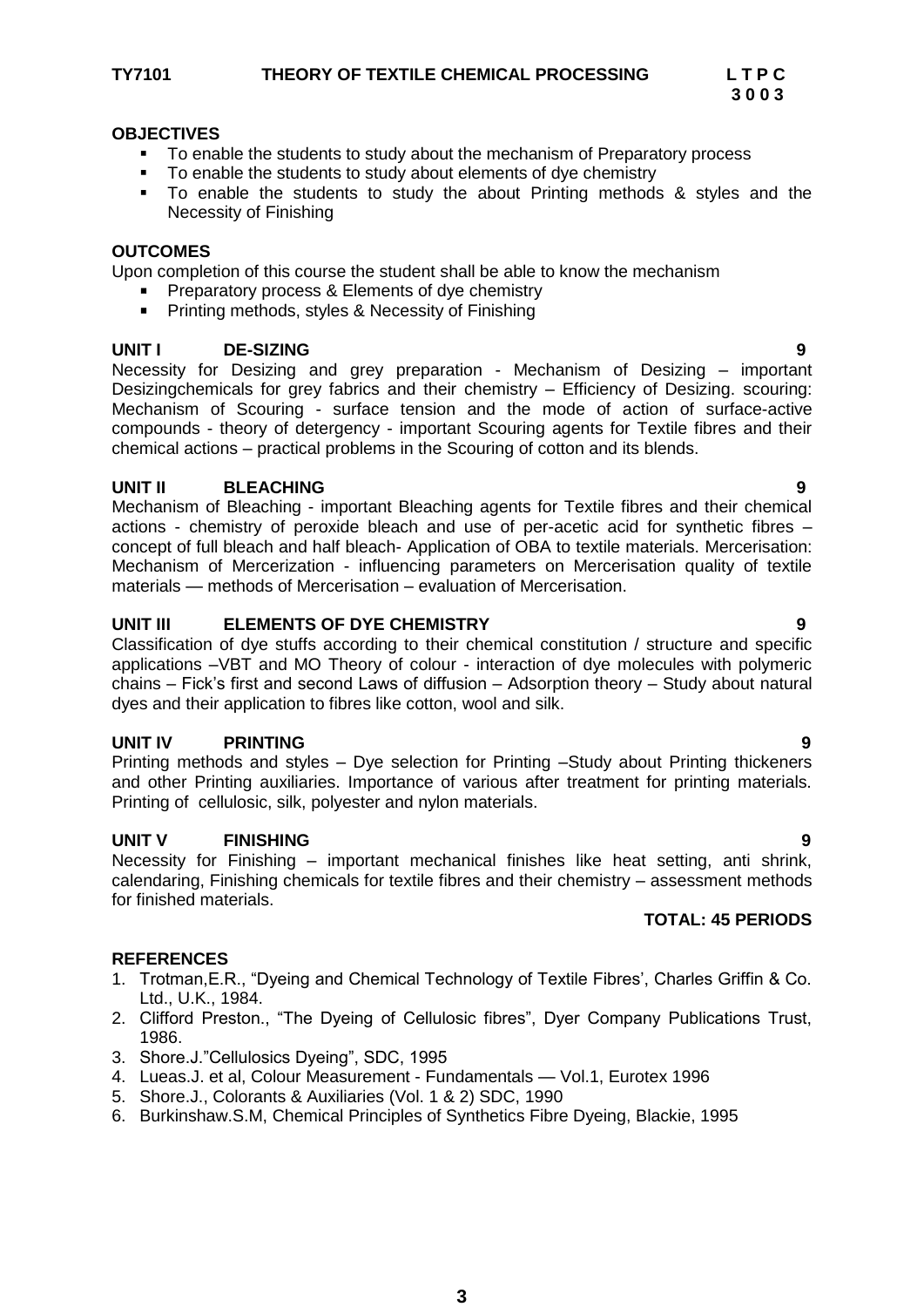### **TY7102 CLOTHING SCIENCE AND TEXTILE PRODUCT ENGINEERING L T P C 3 0 0 3**

## **OBJECTIVES**

- To enable the students to study about the essential properties of fabrics for clothing
- To enable the students to study about evaluation of essential properties of fabrics
- To enable the students to study the Design logic for Yarn, Fabric & Apparels.

## **OUTCOMES**

Upon completion of this course the student shall be able to know

- The Various Properties of Fabrics & its Evaluation methods
- **Design Logic for Yarn, Fabric & Apparels**

## **UNIT I DIMENTIONAL STABILITY**

Hygral expansion - Relaxation shrinkage - Felting shrinkage - methods of measuring dimensional stability to dry cleaning and dry heat. serviceability: Snagging - Pilling - Abrasion resistance - Tearing strength - Tensile strength - Bursting strength -Corrosive strength - Launderability - Crock resistance - Flammability - Scorching - Fusing - Static electricity - Seam strength and slippage

## **UNIT II COMFORT 9**

Thermal comfort & conductivity - Air permeability - Water vapour permeability – moisture transport - wetting - wicking - sensorial comfort - water absorption - water repellency – oil repellency – soil resistance. aesthetics: Colour - colour fastness - shade variation – colour measurement

## **UNIT III FABRIC HANDLE 9**

Bending - Drape - Crease recovery - fabric thickness - Shear - Bias extension - formability fabric friction - objective evaluation of fabric hand by KES and FAST

## **UNIT IV INTRODUCTION TO DESIGN LOGIC OF TEXTILE PRODUCTS 9**

Classification of textile products and components. yarn design: Material, technology, and specifications - yarn design elements - design based on structure and material properties fabric design: Material, technology, and specifications - Fabric design elements –design based on structure and material properties

## **UNIT V DESIGN OF APPAREL FABRICS 9**

Design of women's & Girl's wear - fabric types and materials for European, American and Indian styles - design of men's and boy's wear - fabric type and materials for European, American and Indian styles – Tailorability of fabrics – tailorability of woven and knitted garments – tailorability of leather garments – tailorability of fur garments. **TOTAL:45 PERIODS**

- 1. Booth J.E-Principles of textile testing,Newenes,Butterworths,London,1983
- 2. Mastuida T., and Suresh M.N., -Design logic of textile products, Textile Progress, Textile Institute,Manchester,1997
- 3. Saville B.P-Physical testing of textiles, The Textile Institute, Wood head publishing limited, Cambridge, 1999
- 4. Hearle J.W.S., Textile Design-Journal of the Textile Institute (special issue), The Textile Institute, Manchester, 1989
- 5. Pradip V.Mehta An Introduction to quality control for the Apparel industry, ASQC Quality Press, Mareel Dekker inc., New York, 1982
- 6. Jacob Solinger Apparel Manufacturing Analysis, Textile Book Publisher, New York, 1988
- 7. Wingate L.B and Mohler J.F-Textile fabrics and their selection, Prentice Hall, New Jercy, 1984
- 8. Postle R., Kawabata.S and Niwa.M.,-Objective Evaluation of Fabrics, Textile Machinery Society of Japan, Osaka, 1983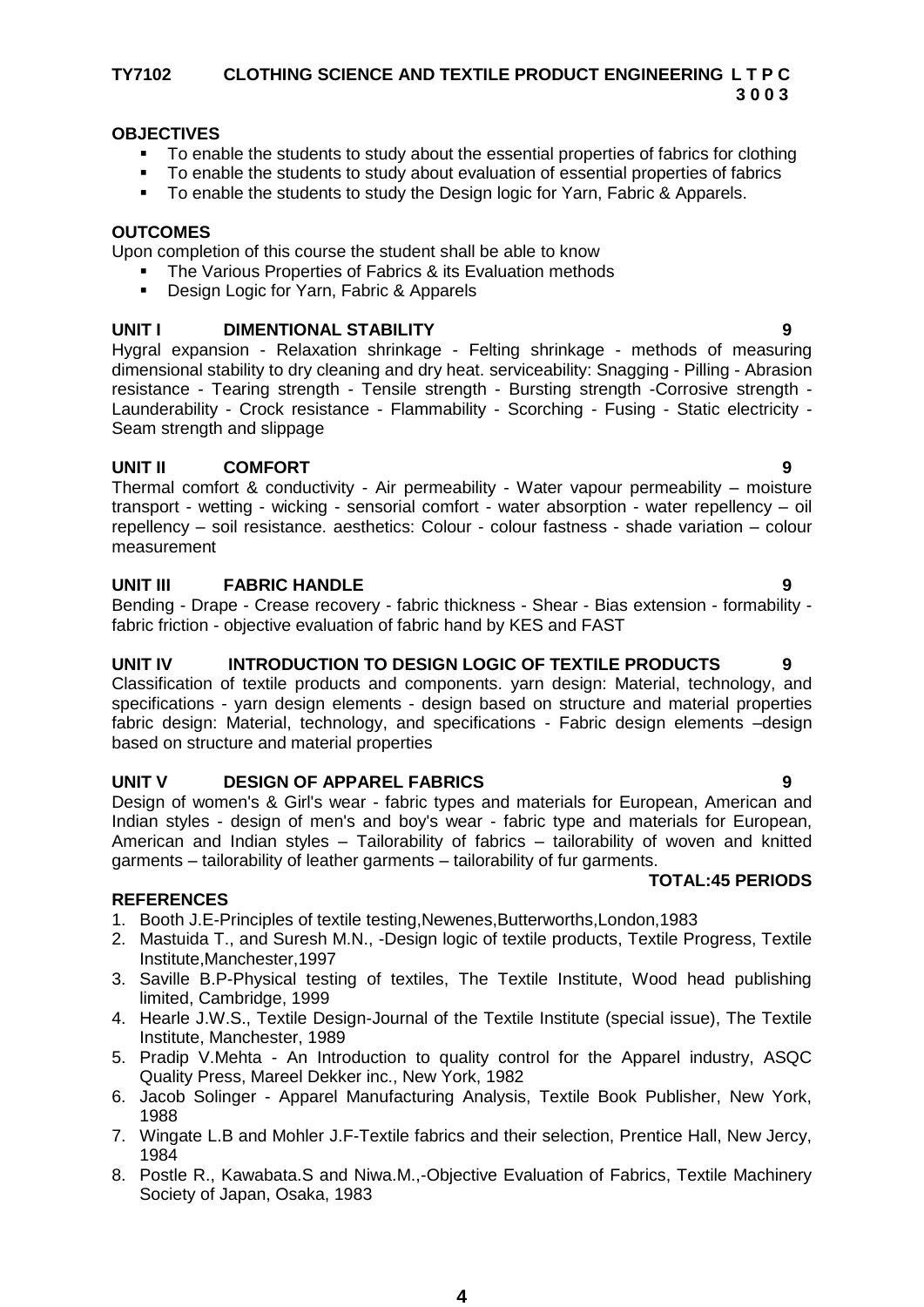- To enable the students to study about the advanced techniques in Preparatory process
- To enable the students to study Modern concepts in Dyeing, Finishing & Bio Processing
- To enable the students to study the about Energy Conservation & Pollution control in Textile wet processing

### **OUTCOMES**

Upon completion of this course the student shall be able to know the

- Advanced techniques in Preparatory process
- Modern concepts in Dyeing, Finishing & Bio Processing
- Energy Conservation & Pollution control in Textile wet processing

## **UNIT I CHEMICAL PREPARATORY PROCESSES 9**

Combined preparatory processes —-High temperature desizing enzymes for batch wise methods Solvent scouring Process – Methods to improve efficiency of peroxide bleaching - .Mechanism of one bath dyeing and preparation. One bath resin finishing and reactive dyeing mercerisation: Hot Mercerisation combined with Flash Scouring –Comparison between mercerization and Liquid Ammonia Process.

### **UNIT II FINISHING 9**

Detail study about micro encapsulation and its application in various finishing of textile materials –Finishing of technical textiles –Formaldehyde free crease recovery finishing. Problems and remedies in the flame retardant finishing of polyester and its blends considering eco friendliness

## **UNIT III DYEING 9**

Developments in the application of direct, reactive, disperse dyes to textile materials using batch wise and continuous methods.. Concept of Right First Time dyeing method and its application Developments in E controls dyeing m/c' s

#### **UNIT IV ENERGY CONSERVATION AND POLLUTION CONTROL 9**

Energy conservation steps in chemical processing - low wet pick-up techniques - causes and remedies for water and air pollution –Detail study about characteristic of textile effluent Developments in membrane techniques in the effluent treatment. Bio-technology in textile effluent treatment plants

## **UNIT V BIO-PROCESSING 9**

Application of enzymes in Textile Chemical processing - mechanism of enzyme reactions – Bioscouring and Bio-bleaching and the other combined processes – enzymatic decolourisation of denim fabrics - Bio-polishing - developments of new fibers using Bio technology.

## **REFERENCES**

- 1. Gulrajani.M.L "Modern Production Technologies", The Textile Association (India) Publication, 1983
- 2. DatyeK.V and Vaidya.A.A, "Chemical Processing of Synthetic Fibres and Blends", John Wiley and Sons, New York, 1984.
- 3. Venkatraman.K, "Chemistry of Synthetic Dyes" Vol. III, Academic Press, New York, 1991
- 4. Duckworth.C, "Engineering in Textile Colouration", Dyers Company Publications Trust, U.K. 1983

## **TOTAL:45 PERIODS**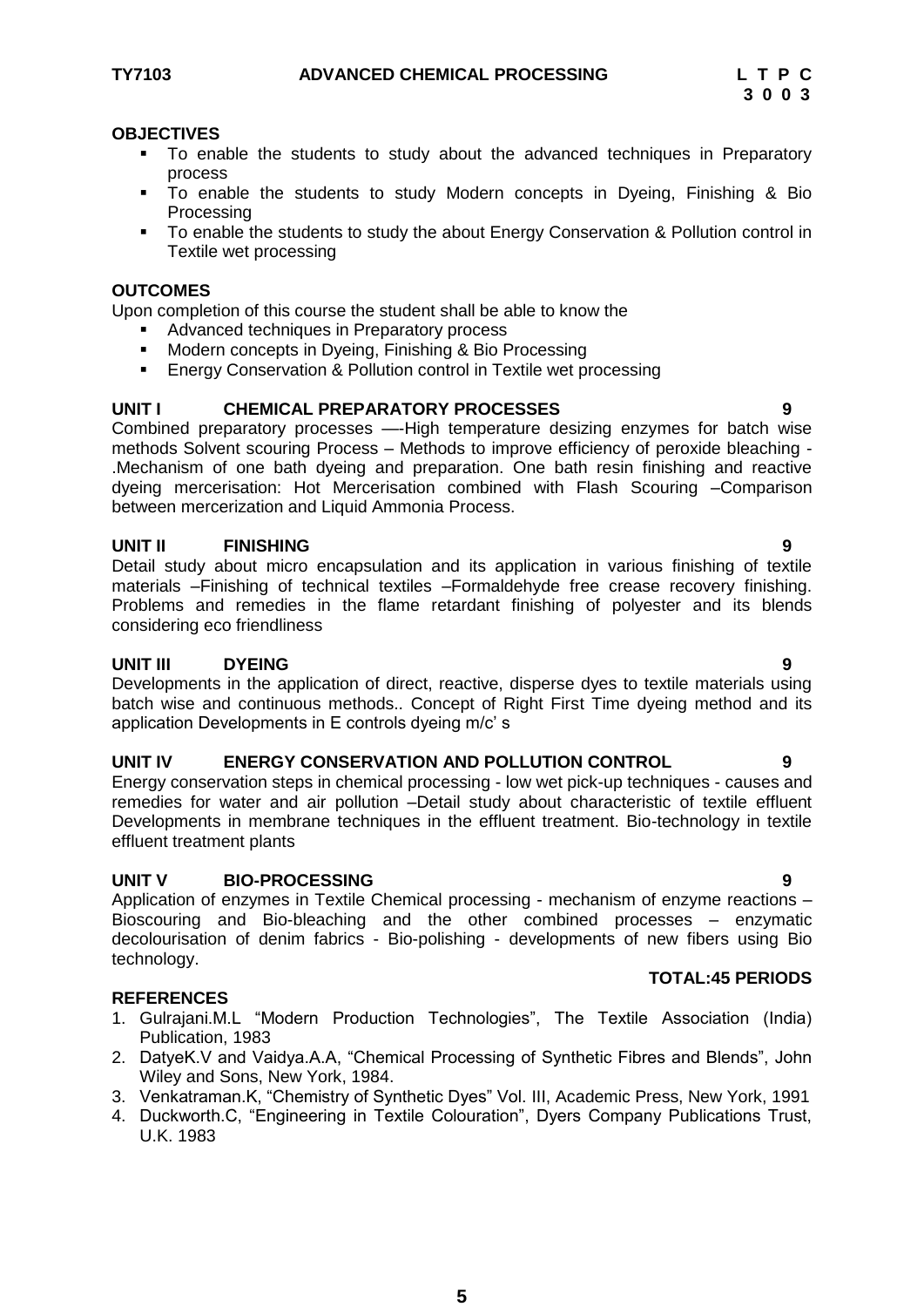### **TY7104 THEORY OF DYEING AND AUXILIARIES L T P C**



#### **OBJECTIVES**

- To study about the various theories of dyeing
- To study about the surfactants, their types & action on Natural & Manmade fibres
- To study about chemistry of auxiliaries involved in colouration, Printing & finishing

#### **OUTCOMES**

#### **Upon completion of this course the student shall be able to know about the**

- **•** Various Theories of dveing
- surfactants, their types & action
- chemistry of auxiliaries involved in colouration, Printing & finishing

#### **UNIT I 9**

Theory of Dyeing: Various Adsorption isotherms, Absorbtion, Diffution & Fixation Processes, Glass Transition temperature and its importance in dyeing, influences of Heat setting in dyeing.

#### **UNIT II 9**

Theory of dyeing for Direct Dyes Dyeing, Reactive dyes dyeing, Sulphur dyes dyeing, Vat dyes dyeing, Disperse dyes dyeing, Azoic Colors dyeing , Acid dyes dyeing ,Metal complex dyes dyeing, Basic dyes Dyeing

#### **UNIT III 9**

Surfactants: General consideration, mode of action and classification of surfactants – cationic, anionic, nonionic and amphoteric surfactants. Auxiliaries associated with De-sizing, scouring, Bleaching of cellulosic fibres, Protein fibres and synthetic fibres.

#### **UNIT IV 9**

Auxiliaries associated with Dyeing with Direct Dyes, Reactive, Vat, Azoic colors, Sulphur dyes, Acid dyes, Metal complex dyes, Basic and Disperse dyes.

#### **UNIT V 9**

Auxiliaries associated with printing: Direct Style of Printing, Discharge style of Printing, Resist style of printing., Auxiliaries used in Resin Finishing, Stiff finishing, soft finishing, Water repellent, Water Proof, Flame retardant, Soil release.

#### **TOTAL:45 PERIODS**

#### **REFERENCES**

- 1. Shennai.V.A, ‗Organic Textile Chemicals', Sevak Publication, Bombay, 1995
- 2. Vaidya.A.A, Chemistry of textile auxiliaries, Wheeler Publishing, New Delhi,1999
- 3. John Shore, Colourants & Auxiliaries: Wiley and Sons Ltd, New York, Volume I & II, 1999

#### **TY7105 THEORY OF COLOUR AND COLOURISATION L T P C**

## **3 0 0 3**

#### **OBJECTIVES**

- To study about concept of colour vision & the measurement of colour
- To study about the influence of fibre structure on dyeing & various dyeing models
- To give basic idea about Application & importance of CCM

## **OUTCOMES**

#### **Upon completion of this course the student shall be able to know about the**

- **Concept of colour vision & the measurement of colour**
- The influence of fibre structure on dyeing & various dyeing models
- **Application of Computer color matching**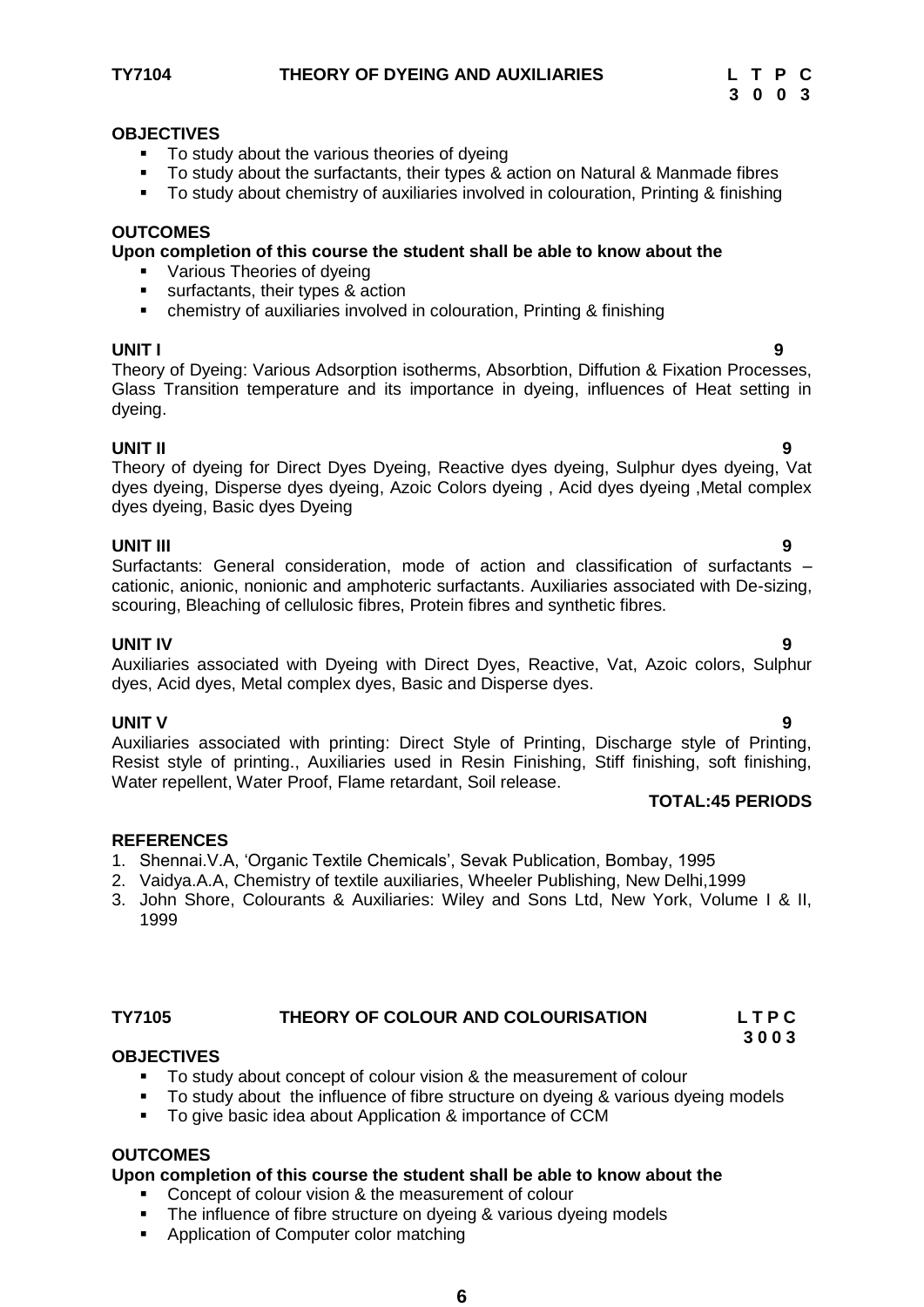## **UNIT I COLOUR AND COLOUR VISION 9**

Definition of colour and its classification– Structure and function of the eye — Detail study about rods and cones.– Modeling the colour vision process – Tests for defective colour vision. Study about metamerism

## **UNIT II MODERN MEASUREMENT OF COLOUR 9**

Detail study about colour measuring instruments like Spectro-photometer — Color eye – Derivation of KM equation and its application.Colour difference equations and application

## **UNIT III COMPUTER COLOUR MATCHING**

Derivation the equation for Evaluation of depth and relative depth – Evaluation of fastness test results – Evaluation of whiteness and yellowness – Recipe formulation and correction.Development in CCM.Problem and solution to measure OBA treated materials

## **UNIT IV THE INFLUENCE OF FIBRE STRUCTURE ON DYEING 9**

Dyeing properties related to the inherent physical structure of the fibre– The relationship between preparation and the physical properties of man-made fibres – The interaction between dyes & fibre forming polymers.Methods to find out nature of bonding in dyes materials. Study about four types of adsorption isotherms

## **UNIT V DYEING MODELS 9**

Mechanisms of reactions of reactive groups – Kinetics of hydrolysation of reactive groups – Methods to avoid hydrolysation and to get better fixation. Methods to improve dyeability of textile materials such as crafting, cationisation , solvent treatment etc

## **REFERENCES**

- 1. Shah.H.S and R.S.Gandhi, ‗Instrumental colour measurements and computer aided colour matching for textiles‖, Mahajan book distributors, Ahmedabad, 1990
- 2. Ashish Kumar Chaudry, "Colour Science". Mahajan book distributors, Ahmedabad, 1990
- 3. Peters.A.T and Freeman H.S "Physico-chemical principles of colour chemistry", Blackie, 1995.
- 4. Allan Johnson, The Theory of colouration of textiles, SDC, 1989.
- 5. Wyszecki.G., and W.S.Stile, 'Colour science, concept and methods, Quantitative data and formulas', John Wiley and Sons, New York, 1982
- 6. Bilmeyer,F.W., and M.Saltzman, ‗Principles of Colour Technology', John Wiley and sons, New York, 1981.

#### **TX7201 STATISTICS FOR TEXTILE ENGINEERING L T P C 3 1 0 4**

## **OBJECTIVES**

To make the students to learn about the

- Probability distributions, sampling and testing of hypothesis
- Process control using charts and process capability
- Design of experiments for textile applications and
- Modeling the probabilistic phenomena.

## **OUTCOME**

Upon completion of this course, the student shall be able to

- Design the experiment, conduct statistical tests and analyse the results to arrive at the conclusions
- Study the capability of process and control the process based on data available and
- Make decisions with minimum error from available data.

**TOTAL: 45 PERIODS**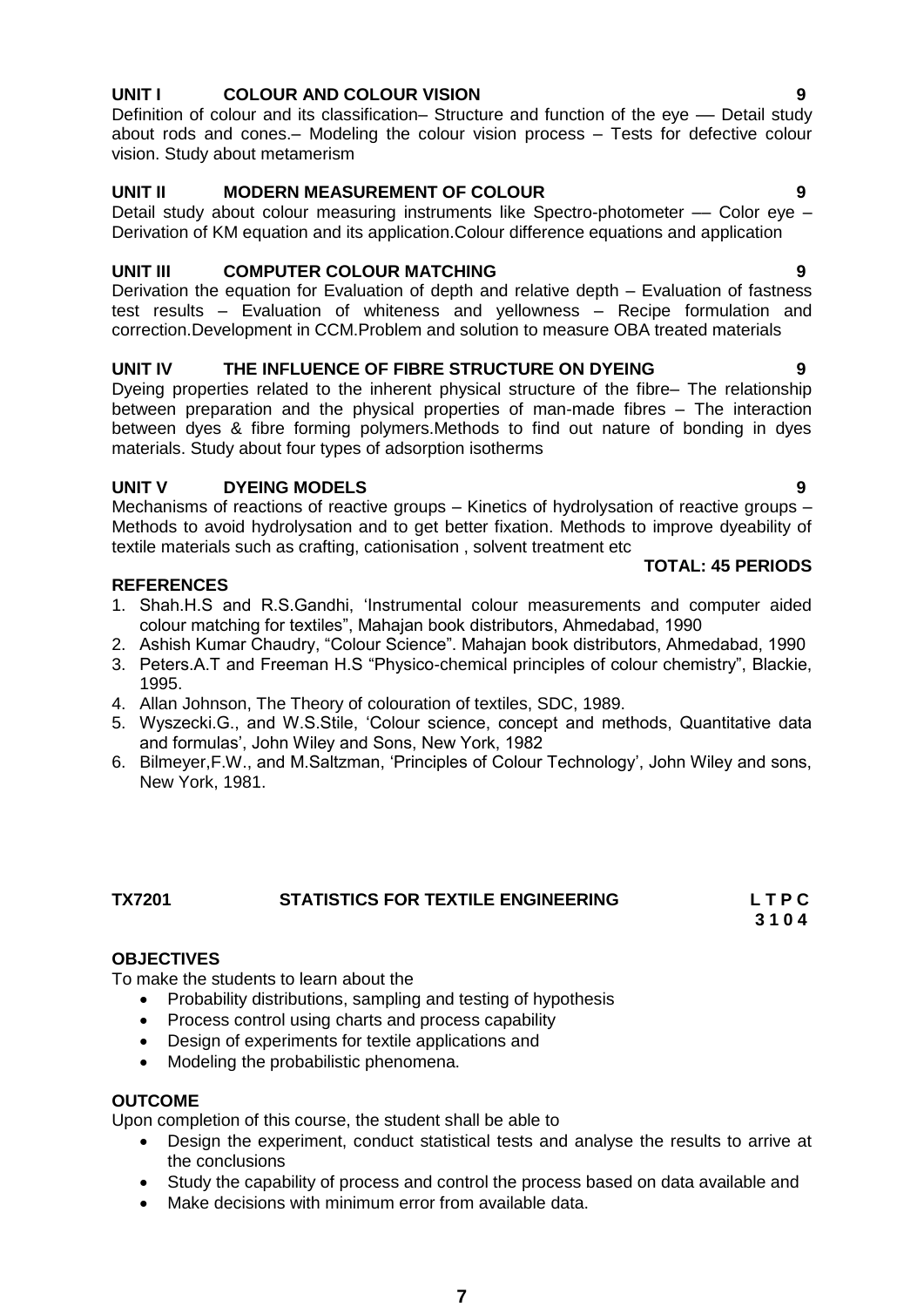## **UNIT I PROBABILITY DISTRIBUTION AND ESTIMATIONS 6**

Applications of Binomial, Poisson, normal, t, exponential, chi-square, F and Weibull distributions in textile engineering; point estimates and interval estimations of the parameters of the distribution functions

## **UNIT II HYPOTHESIS TESTING 18**

Sampling distribution; significance tests applicable to textile parameters – normal test, t-test, chi-square test and F-test; p-Values; selection of sample size and significance levels with relevance to textile applications; acceptance sampling

## **UNIT III ANALYSIS OF VARIANCE AND NON-PARAMETRIC TESTS 12**

Analysis of variance for different models; non-parametric tests - sign test, rank test, concordance test

## **UNIT IV PROCESS CONTROL AND CAPABILITY ANALYSIS 12**

Control charts for variables and attributes - basis, development, interpretation, sensitizing rules, average run length; process capability analysis

## **UNIT V DESIGN AND ANALYSIS OF EXPERIMENTS 12**

 $2<sup>k</sup>$  full-factorial designs; composite designs; robust designs; development of regression models, regression coefficients; adequacy test; process optimizations.

## **TOTAL : 60 PERIODS**

## **REFERENCES**

- 1. Montgomery D.C., "Introduction to Statistical Quality Control", John Wiley and Sons, Inc., Singapore, 2002, ISBN: 997151351X.
- 2. Leaf G.A.V., "Practical Statistics for the Textile Industry, Part I and II", The Textile Institute, Manchester, 1984, ISBN:0900739517.
- 3. Douglas C. Montgomery, "Design and analysis of experiments", John Wiley & Sons, Inc, Singapore, 2000, ISBN 9971 51 329 3
- 4. Ronald D. Moen, Thomas W. Nolan, Lloyd P. Provost, "Quality improvement through planned experimentation', McGraw-Hill, 1998, ISBN 0-07-913781-4

## **TY7111 PRODUCT DEVELOPMENT LAB L T P C**

# **0 0 3 2**

## **OBJECTIVES**

- To enable the students to know how to improve the absorbency, whiteness of fabric by various preparatory processes.
- To enable the students to know about the development of simultaneous dyeing & finishing process
- To enable the student to know about the Transfer printing process for Natural & **Synthetics**

## **OUTCOMES**

## **Upon completion of this course the student shall be able to know about the**

- Combined preparatory & Dyeing processes
- Eco friendly finishing processes
- **Method of Transfer printing for cotton & PET**

## **LIST OF EXPERIMENTS**

1. Single stage scouring and bleaching of cotton using hydrogen peroxide bleaching.

- 2. Solvent scouring of cotton fabric
- 3. Single bath bleaching and OBA treatment of polyester fabric.
- 4. Simultaneous dyeing and Resin finishing of cotton fabric.
- 5. Transfer printing of polyester
- 6. Transfer printing of Cotton
- 7. Bio polishing of cotton fabric
- 8. Dyeing of P/C blend using single bath method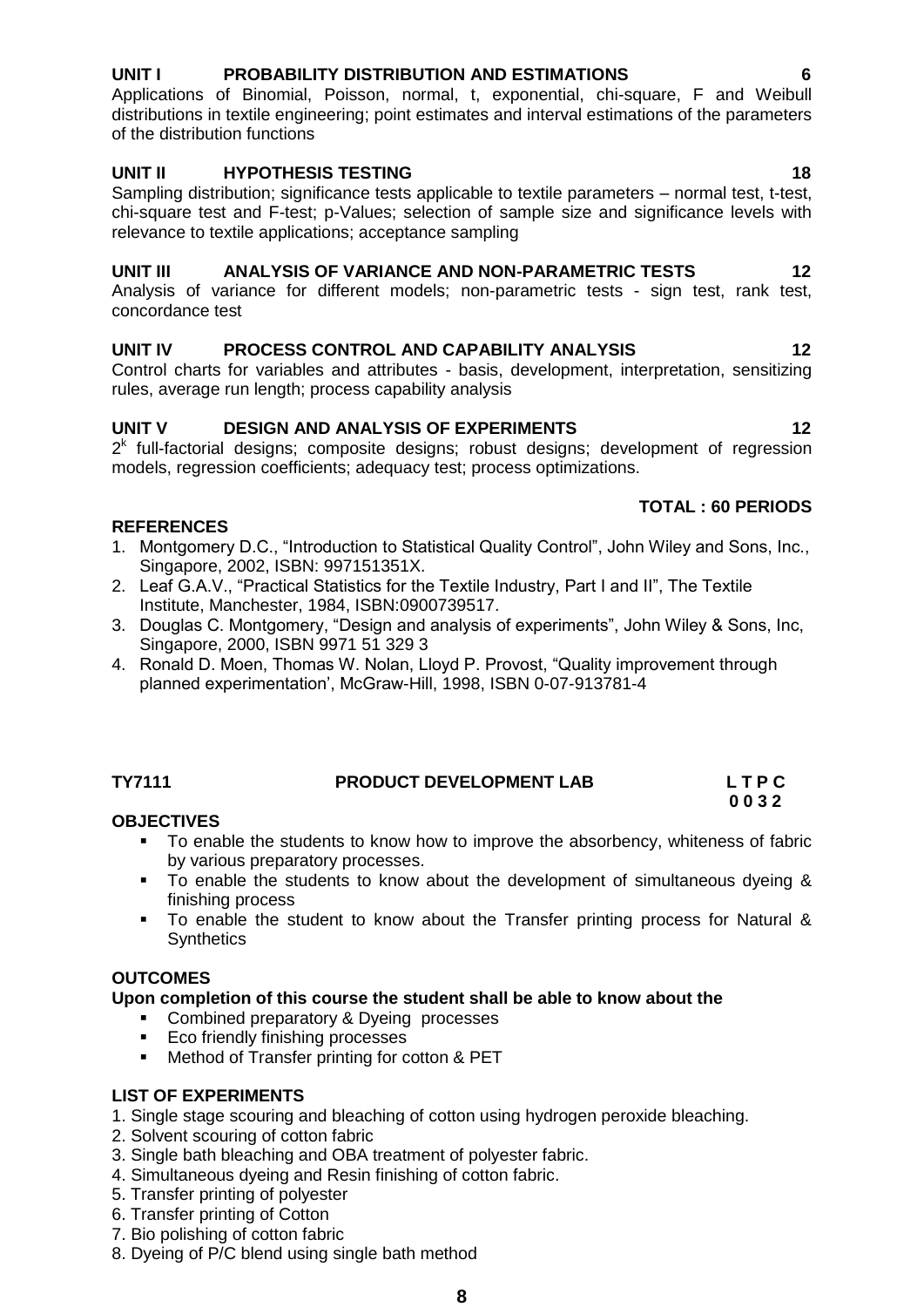## **LIST OF EQUIPMENTS REQUIRED**

- 1. Dye Bath
- 2. Miniature Jigger
- 3. Miniature Winch
- 4. Miniature Kier
- 5. Padding Mangle
- 6. Vacuum ironing table & Suction Iron box
- 7. Steamer
- 8. Garment washing machine
- 9. High Temperature Dyeing Machine
- 10. Tumble Dryer

## **TY7201 ADVANCED FINISHING TECHNOLOGY L T P C**

 **3 0 0 3**

## **OBJECTIVES**

- To study importance of finishing & various application techniques.
- To study about finishing chemicals & auxiliaries.
- To study about the evaluation of various finishes.

### **OUTCOMES**

### **Upon completion of this course the student shall be able to know about the**

- Need for functional finishes
- Methods of application of finishes and its evaluation

**UNIT I 9** Commercial importance of finishing – Advances in Resin finishing, Mechanism of creasing, Types of Resins .Anti crease, wash and wear, durable press resin finishing. Causes & remedies of strength losses of Resin finished fabric. Mechanism of Chlorine retention. Formaldehyde Release from Resin finished goods. Study about eco friendly method of anti crease finishing

#### **UNIT II 9**

Concept of Flame proof & flame retardancy.Concept of pyrolysis, Flame retardant finishes for cotton, Concept of waterproof and water repellent Finishes, Durable water repellent finishes on cotton, Mildew proof finishes and Rot proof finishing.

**UNIT III 9** Soil Release Finishing: Mechanism of soil retention & soil release. Various soil releases finishes for cotton, Polyester and its blends. Detail study of antistatic finishes.Ant pilling Finishing: chemical and mechanical methods to produce antipilling finish.

#### **UNIT IV 9**

Detail study about mechanical finishing of textile materials like calendaring, compacting, Sanforising, Beach finishing. Object of Heat setting. Various methods of heat setting and mechanism of heat setting. Foam Finishing:. Detailed study of various techniques of foam application. Drawbacks of foam finishing.

## **UNIT V 9**

Mechanism in the weight reduction of PET by using alkali; micro encapsulation techniques in finishing process, Detail study of the process to produce silk like Polyester. Felting of wool, Woolanisation of jute. Study about cationic, reactive and silicon emulsion softeners. Brief study about stiffening of textile materials

## **TOTAL: 45 PERIODS**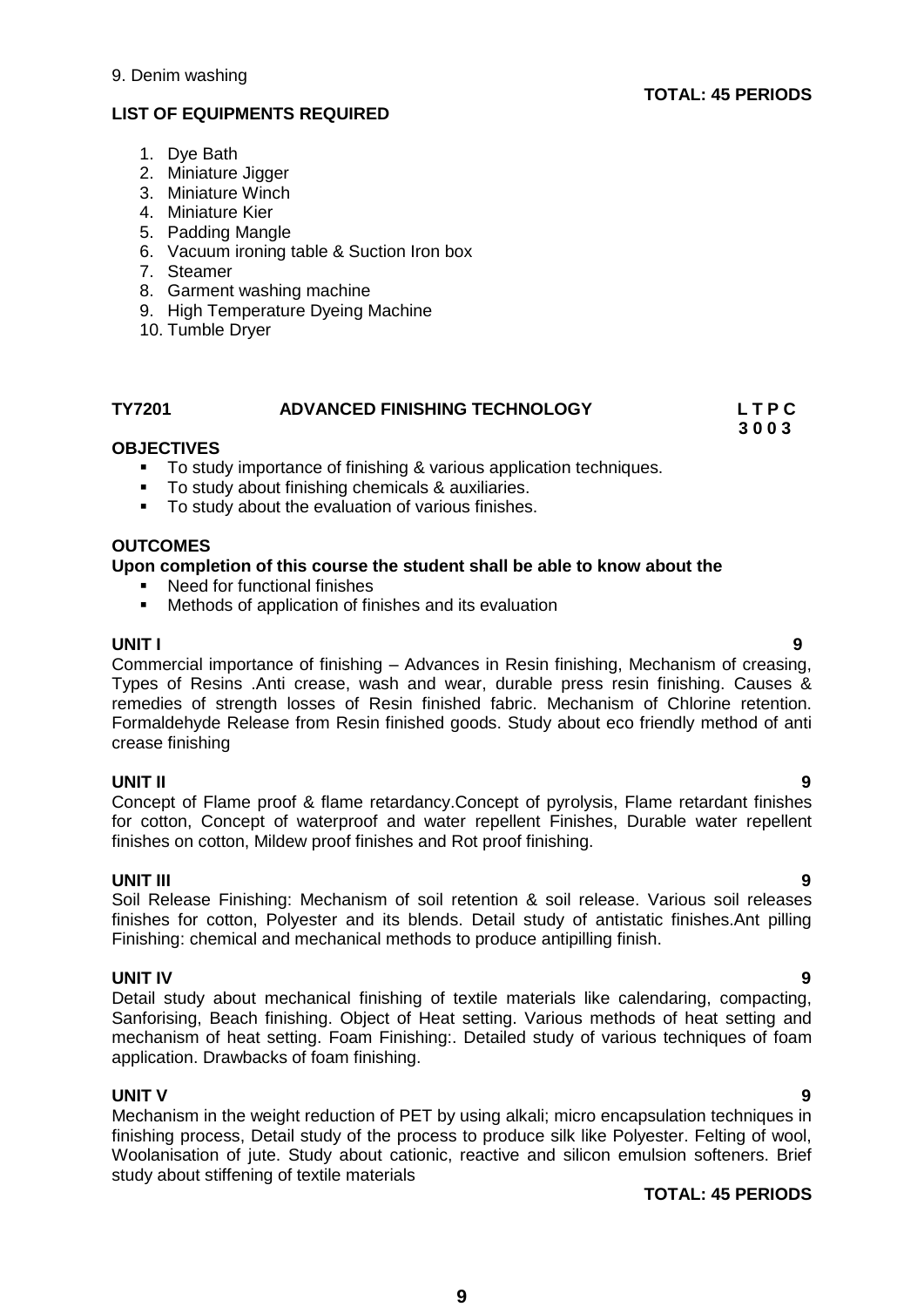### **REFERENCES**

- 1. Perkins, W.S., "Textile colouration and finishing", Carolina Academic Press., U.K. 2001
- 2. Fiscus, G., and Grunenwald, D., "Textile finishing : A complete quide". High tex, Blackwells Bookshop, Leeds, U.K.2004
- 3. Lewin & Sello, Functional finishes, Part A & Part B;CRC Press,1994
- 4. Microencapsulation in finishing, Review of progress of Colouration, SDC, 2001

## **TY7202 ADVANCES IN PROCESSING MACHINERY L T P C**

### **OBJECTIVES**

To study about the line diagrams & principle of machineries involved in processing.

 **3 0 0 3**

To study about the automation & recent developments in the same.

#### **OUTCOMES**

## **Upon completion of this course the student shall be able to know about the**

- **Principles of machineries involved in processing.**
- **Automation & recent developments in processing.**

**UNIT I 9** Advances in fiber dyeing machine - Advances in cheese dyeing machine- importance of winding in yarn dyeing — calculation of winding density — various yarn dyeing defects caused by cheese dyeing machine - detailed maintenance schedule for cheese dyeing machines.

#### **UNIT II 9**

Advances in Beam dyeing - Advances in soft flow dyeing machines, Advances in jet dyeing machines — Developments in jiggers, Continuous dyeing machineries & its developments— Various dyeing defects caused by the above machineries.

### **UNIT III 9**

Hydro extractor, Rope opener RF dryer, Yarn dryer, Knitted fabric dryer, Hot flue dryer, Stenter & its type. Sanforising machine, Compacting machines, Beach finishing machines.

#### **UNIT IV 9**

Principle and working of fully automatic flat bed screen printing machine –Rotary Printing machine- Transfer Printing machine-Garment Printing machines- Various practical problems & possible remedies in the above Printing machineries.

#### **UNIT V 9**

Garment dyeing machines, Tumble dryer, Fusing machines, Backfilling machine, Impotance of maintenance of processing machineries, Machineries used for foam application. Preparation of screens for Rotary Printing machines.

## **TOTAL : 45 PERIODS**

- 1. R.S.Bhagwat, ‗Wet Processing Machineries'.Mahajan Publications, 2000
- 2. Usenko V. Processing of man made fibres 1975, M.I.R. Publishers, Moscow
- 3. Gokhale S.V. & Dhingra A.K. maintenance in chemical processing department of textile mills, ATIRA.1994,
- 4. Patel, Textile Wet processing machineries- ATIRA.1995.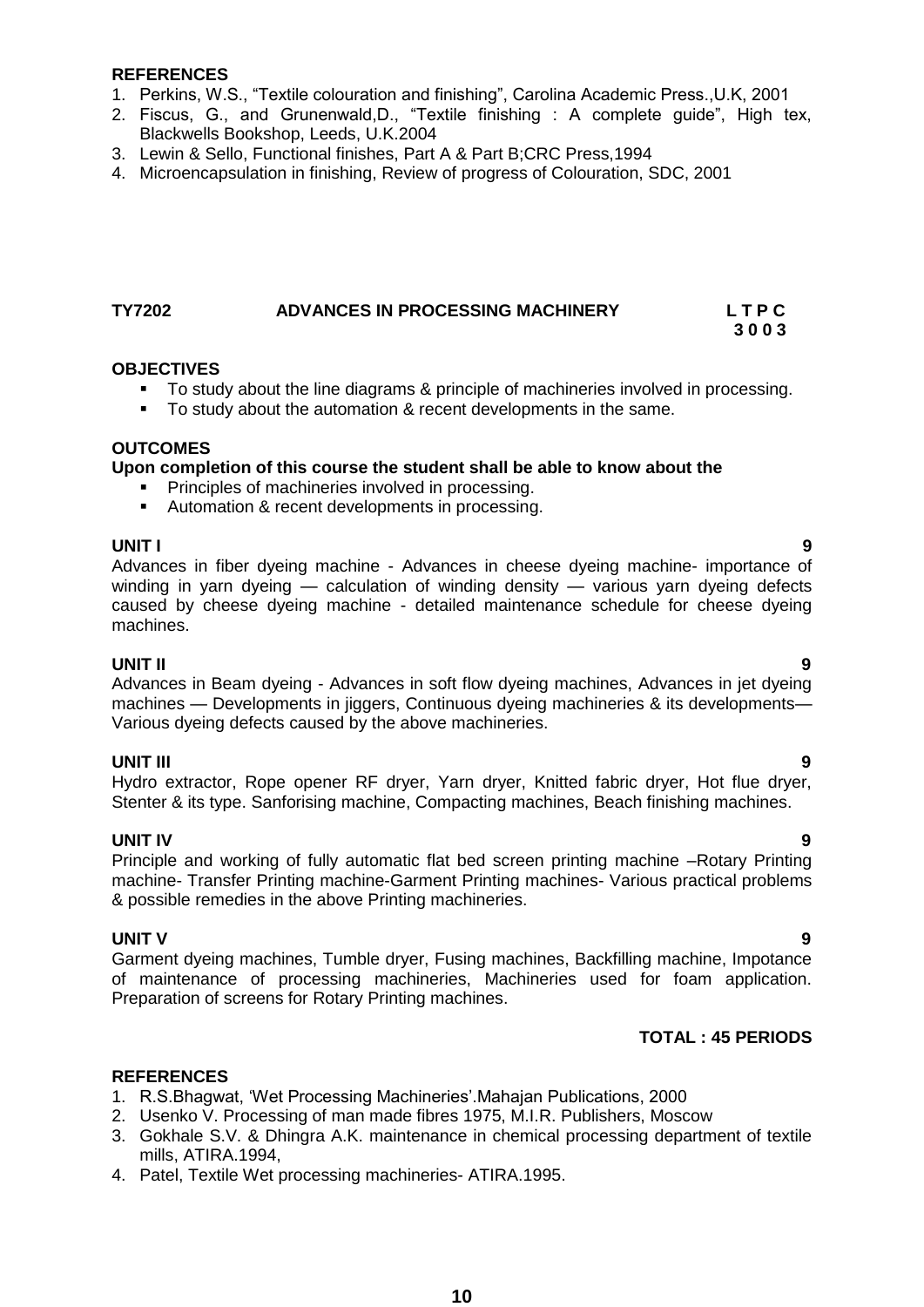### **TY7203 GARMENT PROCESSING L T P C**

#### **OBJECTIVES**

- To study about the Developments in garment dyeing processing
- To study about the various Finishing techniques in garment processing.

### **OUTCOMES**

#### **Upon completion of this course the student shall be able to know about the**

- Developments in garment dyeing processing
- Various Finishing techniques in garment processing.

**UNIT I 9** Developments in garment processing and its future – Problems in garment dyeing – Remedies – Considerations and precautions to be taken for garment Dyeing – Pros and Cons of garment dyeing – Chemical preparation of garments for dyeing and printing. Use of enzymes in the preparation.

#### **UNIT II 9**

Dyeing of cotton and P/C Blended garments using reactive dyes & vat dyes. Dyeing of socks and hose – Dyeing of fasteners – Machines for garment dyeing – Paddle, rotary torodial – Solvent dyeing, sancowad process – Dyeing of wool garments – Dyeing of polyester garments – Printing of garments – Cut process /pattern stage.

#### **UNIT III 9**

Wash down effects, stone wash, Enzyme wash, Bio – polishing, Acid wash, sand blasting, leather finish, rubbery touch, feather touch, peach skin finish, ION wash, mud wash, chalk wash,easy care finishes, wrinkle free and wrinkle resistant finish, water repellent finish, UV protectivegarments, Anti – microbial (or) anti – bacterial inhibition finish, silicone softeners – dimensionalstability of knit garments, ozone fading & anti – ozonisation, fire retardant finishes for garments,functional finishes for garments.

**UNIT IV 9** Finishing techniques, Dip process, Tumbling process, pad – dry – cure method. Stone washing machines, tumble dryer, used look finishing machines, garment finishers, hand finishers, multiform finishers, shirt finishers, pant finishers, cabinet finishers, tunnel finishers, continuous finishers.

#### **UNIT V 9**

Selection of garments, need for garment care. Identification of stain – classification of soil and stains cleaning processes – Air & Wet cleaning, Stain removal, Laundering using detergents & dry cleaning. Laundry procedures for natural and synthetics. Drying, pressing, storage – protection against light temperature, microbes, hand washable and machine washable garments – Garment care and care labeling.

## **TOTAL : 45 PERIODS**

- 1. Trotman.E.R. "Dyeing and Chemical technology of textile fibres", B.I. Pub., New Delhi.1994.
- 2. Noemia D' Souza ,Fabric Care, , New AGE International Pub.1998
- 3. NCUTE Programme series, Finishing of Garments and Knits, held at Ichalkaranchi, IIT,Delhi.
- 4. NCUTE Programme series, Garment Manufacturing Technology, IIT, New Delhi.
- 5. Harrison.P.W Garment Dyeing, , The Textile Institute Publication, Textile Progress, Vol .19 No.2,1988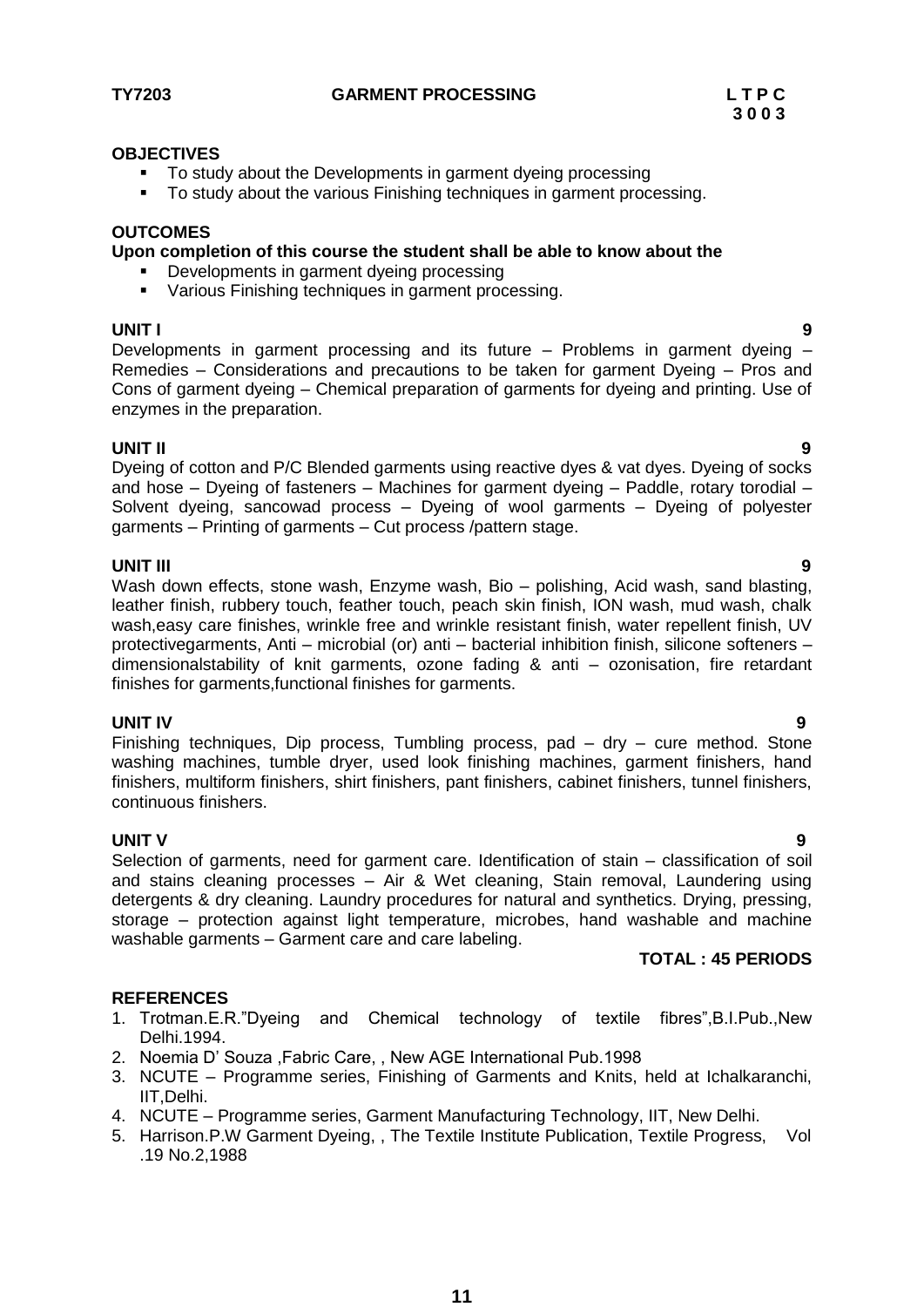- To enable the students to know about the preparatory and Dyeing processes for natural & Manmade fibres in suitable machines
- To enable the students to know about the Printing process.

### **OUTCOMES**

### **Upon completion of this course the student shall be able to know about the**

- Preparatory and Dyeing processes for natural & manmade fibres in suitable machines
- Printing process

### **LIST OF EXPERIMENTS**

1. Scouring of cotton fabric in laboratory using different machines.

2. Bleaching of cotton fabric in laboratory using different machines.

3. Dyeing of cotton fabric in laboratory model jigger using reactive dyes to match a given sample

4. Dyeing of Polyester/Cotton fabric in laboratory model jigger using Disperse/Reactive dyes

5. Dyeing of knitted cotton fabric in laboratory model winch using reactive dyes and to determine their fastness properties.

6. Dyeing of cotton woven fabric in laboratory model padding mangle and to determine the best mangle expression.

7. Pigment printing woven fabric using table screen printing and determine the appropriate fastness properties.

8. Dry cleaning for different types of fabric using Garment washing Machine

### **TOTAL: 45 PERIODS**

## **LIST OF EQUIPMENTS REQUIRED**

- 1. Dye Bath
- 2. Miniature Jigger
- 3. Miniature Winch
- 4. Miniature Kier
- 5. Padding Mangle( Manual & Pneumatic)
- 6. Soft flow Dyeing machine
- 7. Infra red dyeing machine
- 8. High Temperature Dyeing Machine
- 9. Tumble Dryer
- 10. Table screen printing machine
- 11. Steamer
- 12. Garment washing machine.

## **TY7001 MODERN PRINTING TECHNOLOGY L T P C**

 **3 0 0 3**

## **OBJECTIVES**

- To enable the students to know about the recent developments in textile printing machineries
- To enable the students to know about the Auxiliary chemicals used in Modern printing processes.

## **OUTCOMES**

Upon completion of this course the student shall be able to know about the

- Recent developments in textile printing machineries
- Auxiliary chemicals used in Modern printing processes.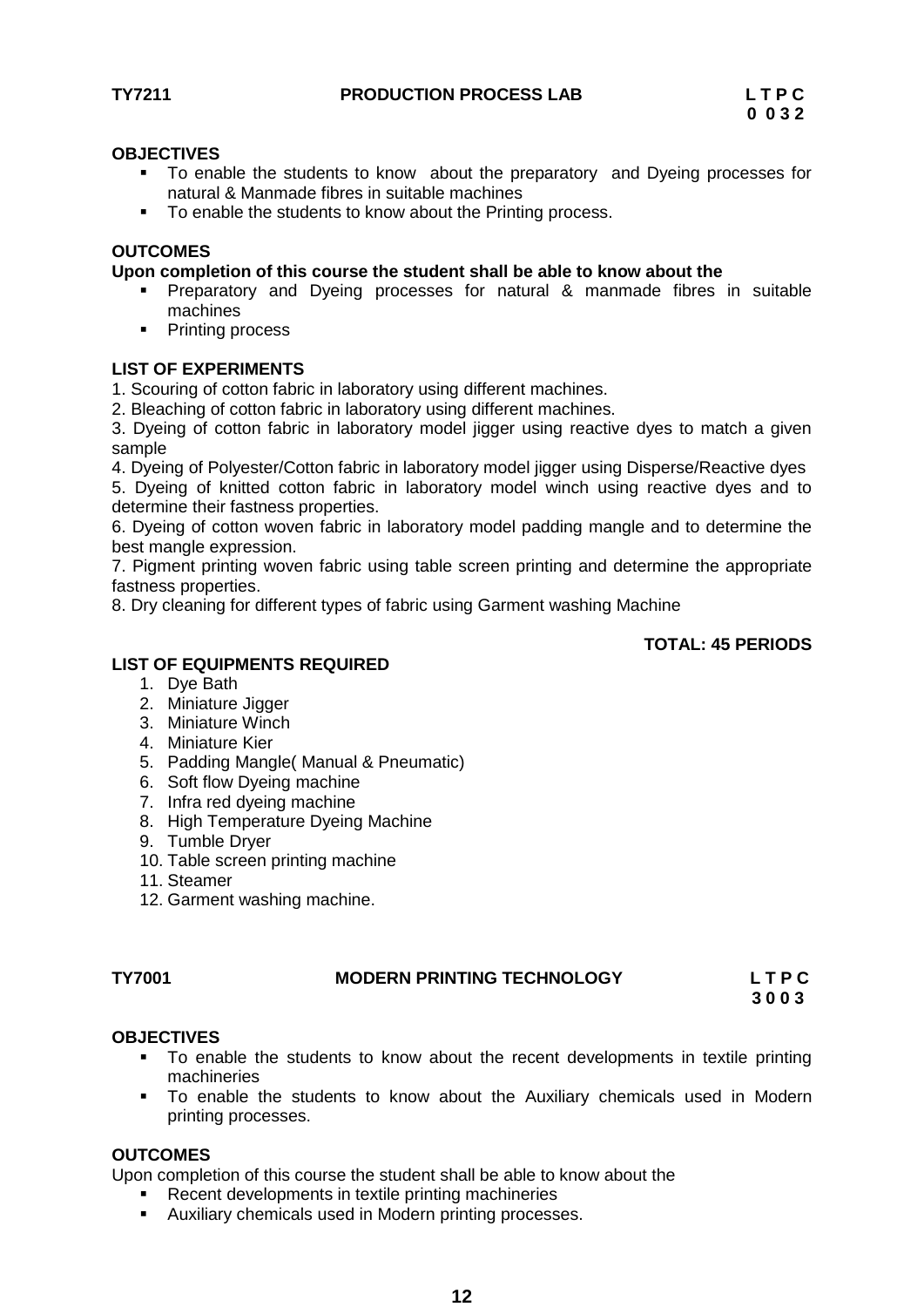**UNIT I 9** Computer aided design systems for textile printing - Recent developments in textile printing machinery including automation.

## **UNIT II 9**

Developments in Digital printing -Developments in Photo printing and Blast printing with indigo.

## **UNIT III 9**

Developments in Xerox printing and Laser printing for fancy effects.

## **UNIT IV 9**

Developments in preparation of printing inks.

## **UNIT V** 9

Developments in Auxiliary chemicals used in printing - Developments in post-printing operations.

## **TOTAL : 45 PERIODS**

## **REFERENCES**

- 1. Miles.L.W.C., Textile Printing, Dyers company Publishing Trust, U.K., 1981
- 2. Shenai. V.A, "Technology of Printing", Sevak Publishers, Mumbai. 1990
- 3. Shore.J, Colorants & Auxiliaries, Vol. I & II, S.D.C, 1990
- 4. Ujiie, Digital Printing of Textiles, CRC,ISBN-10: 0849391008, Wood Head Publishing Ltd,UK, 2006.
- 5. Tyler, Textile Digital Printing Technologies, Textile Institute Publication UKVol.37 No.4, 2005.

## **TY7002 ENERGY MANAGEMENT IN TEXTILE INDUSTRY L T P C**

## **OBJECTIVES**

 To enable the students to know about the concept of energy management in Textile Industry

 **3 0 0 3**

- To enable the students to know about the concept of energy consumption And conservation
- To enable the students to know about the Energy efficient equipment & application of Non conventional energy sources

## **OUTCOMES**

Upon completion of this course the student shall be able to know about the

- Concept of energy management in Textile Industry
- Concept of energy consumption and conservation
- Energy efficient equipment & application of Non conventional energy sources

## **UNIT I INTRODUCTION 9**

Concept of energy management — need for energy conservation — global energy scenario with specific reference to India— Demand side management (DSM) — Role of energy service companies (ESCOs)

## **UNIT II ENERGY CONSUMPTION ANALYSIS 9**

Textile machines — Ancillaries — Component wise consumption — Specific energy consumption (UKG) — Cost of energy Vs sales value of textile product.

## **UNIT III ENERGY CONSERVATION 9**

Electrical and Thermal audit — Productive and ancillary machines — Preparatory, Spinning, Post spinning, Weaving and Wet processing machines — Ancillaries — Humidification / Air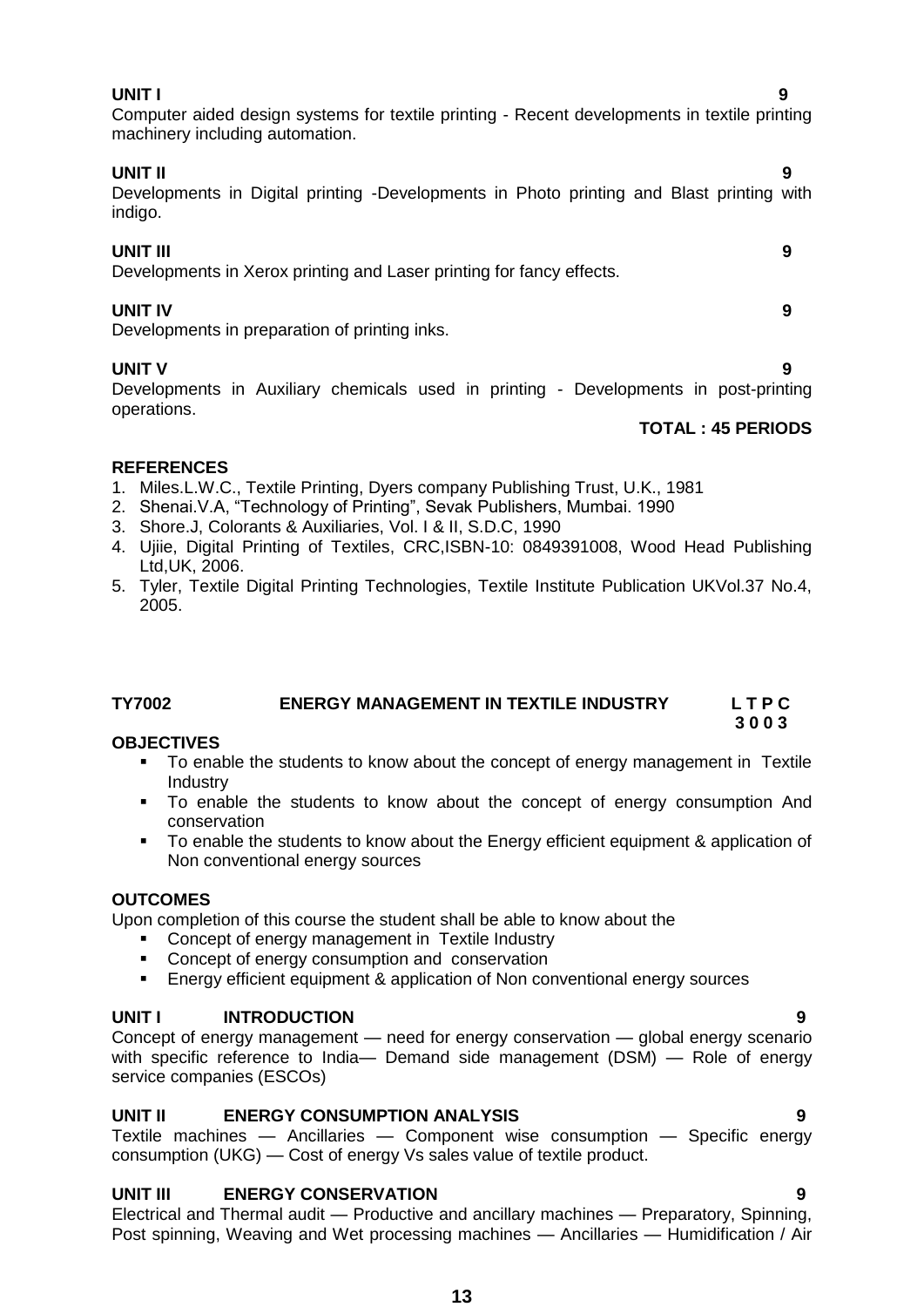conditioning, Lighting, Compressors and Boilers and Generators. Different types of fuels and then notes in energy conservation.

### **UNIT IV ENERGY EFFICIENT EQUIPMENT 9**

Energy efficient equipment for various processing machines and ancillaries — economics with pay back period and Return on Investment (ROI). Energy instrumentation: Energy monitoring instruments — Analog, Digital and computerized instruments and measurement techniques — maintenance of instruments / equipment.

### **UNIT V APPLICATION OF NON CONVENTIONAL ENERGY SOURCES 9**

Solar energy: different type of collectors — photovoltaic cells. Wind energy, Bio energy, environmental impact on energy and co-generation by using different techniques.

**TOTAL : 45 PERIODS**

#### **REFERENCES**

- 1. Kalyanaraman. A.R, "Energy conservation in Textile Industries", SITRA 1995
- 2. Palaniappan. C et al, "Renewable Energy applications to Industries", Narose Publishing House, New Delhi, 1998
- 3. Energy Management an FCRA Monograph, 1998
- 4. Pradeep Chaturvedi & Shalini Joshi, "Strategy for energy conservation in India", Concept publishing Co., New Delhi, 1995

## **TY7003 NON WOVEN AND SPECIALITY TEXTILES L T P C**

 **3 0 0 3**

### **OBJECTIVES**

- To enable the students to know about the methods of producing non woven fabrics
- To enable the students to know about the structure & application of non woven fabrics in industrial purposes

## **OUTCOMES**

Upon completion of this course the student shall be able to know about the

- Methods of producing non woven fabrics
- The structure & application of non woven fabrics in industrial purposes

#### **UNIT I 9**

Classifications of Non-woven fabrics - Raw materials. Principles of web forming – Role of cross lapper. Web bonding techniques - chemical, mechanical, thermal, air-bonding, spun bonding, needle punching, hydro entanglement processes.

#### **UNIT II 9**

Structure of Non-woven fabrics - Macro structure, Structural elements - their arrangement, bonding and binding. Homogeneity of non-wovens. Evaluation of Non-woven fabrics. End uses and Techno-economics. Felts and in the process of Felting – technical considerations of felting. Decorative techniques in non-woven production.

#### **UNIT III 9**

Classification and Definition - Preparatory processes. Fabric Production - Conventional shuttle looms, Endless Tape Looms, Circular Hose Pipe looms. Shuttleless Looms - Catch thread and flat knitting edge looms; Multi colour Needle Jacquard looms.

#### **UNIT IV 9**

Production of Industrial Tapes, Elastic Tapes, Zip fastener tapes; Woven and printed Laboratoryels. Stretch fabrics - classification and its production; Elastomeric stretch fabrics; Braided fabrics; - Tubular structures - Braiding Machine; Nets and Laces - Types and description of Lace Machines - Knitting of laces - Tricot Lace Machines. Flocked fabrics – The process of focking.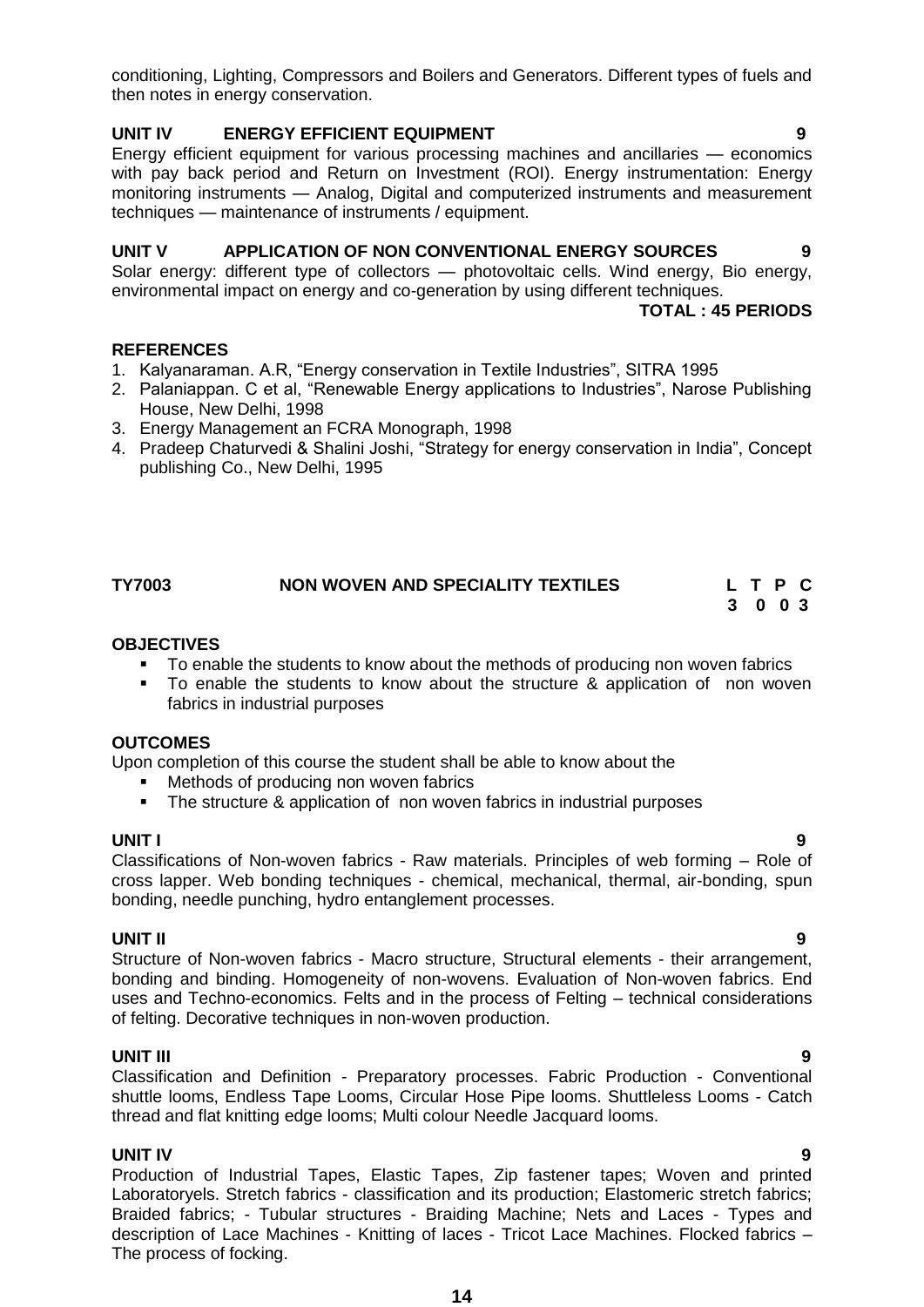**UNIT V 9** Carpets - Non-pile carpet weaves and their looms. Tufted carpets and their production –Pile surfaced carpet weaves and their looms. Needle felt floor coverings.

### **TOTAL : 45 PERIODS**

### **REFERENCES**

- 1. Gulrajani.M.L., "Non wovens", The Textile Association(India) publication 1996.
- 2. Birrell.V., The Textile Arts, Harper & Brothers Publications, New Yak, 1999.
- 3. Denise Musk, Machine Knitting, B.T.Batsford Ltd, London, 1999
- 4. Wilhelm Albrecht etal., " Nonwoven fabrics", WILEY VCH Verlag Gmbh & Company, Germany, 2003.
- 5. Russel.S, "Handbook of Nonwovens", The Textile Institute Publication, 2007.
- 6. Irsak.C, " Nonwoven Textiles" Textile Institute", Manchester, 1999
- 7. Krcma.R., Manual of Non-wovens, Textile Trade Press, Manchester 1993.

## **TY7004 FABRIC MECHANICS AND PRINCIPLES OF FABRIC MANUFACTURING**

 **L T P C 3 0 0 3**

#### **OBJECTIVES**

To enable the students to know about the

- Geometry of the different fabrics
- Parameters which affect the geometry of the fabric
- **Effect of different way of weft pick up on geometry**

#### **OUTCOMES**

Upon completion of this course the student shall be able to

- Identify the parameters for controlling of geometry of fabric
- Develop the theory for controlling the geometry of fabrics

#### **UNIT I 9**

Fabric specifications and cover factor.Plain cloth geometry - crimp ratio and thread spacing fabric setting theory and maximum sett. Peirce's flexible and elastic thread model- Oloffson's general model. Crimp interchange in woven fabrics-crimp balance-geometrical structure of twill and matt weave.

#### **UNIT II 9**

Tensile properties of woven fabrics-geometrical changes during the extension of cloth-load extension modulus. Application of force`, energy and finite element method in fabric tensile behaviour.

#### **UNIT III 9**

Theories of Fabric Bending, Buckling, Shear and Drape, Tearing, Wrinkling and Hand. theory of fabric manufacturing: Theory of weft unwinding and storage in high speed weaving. Theoretical calculations of weft insertion time-loom speed-multi section weaving.

#### **UNIT IV 9**

Theory of torsion bar picking-Elastic theory of shuttle picking. Theory of weft insertionvelocity and acceleration-trajectory of flight-Braking of carrier-Picking force calculation in shuttle and gripper systems. jet picking: Theory of air and water jet weft insertion-Air/Water Velocity- ractive forceacceleration of weft yarn.

**15**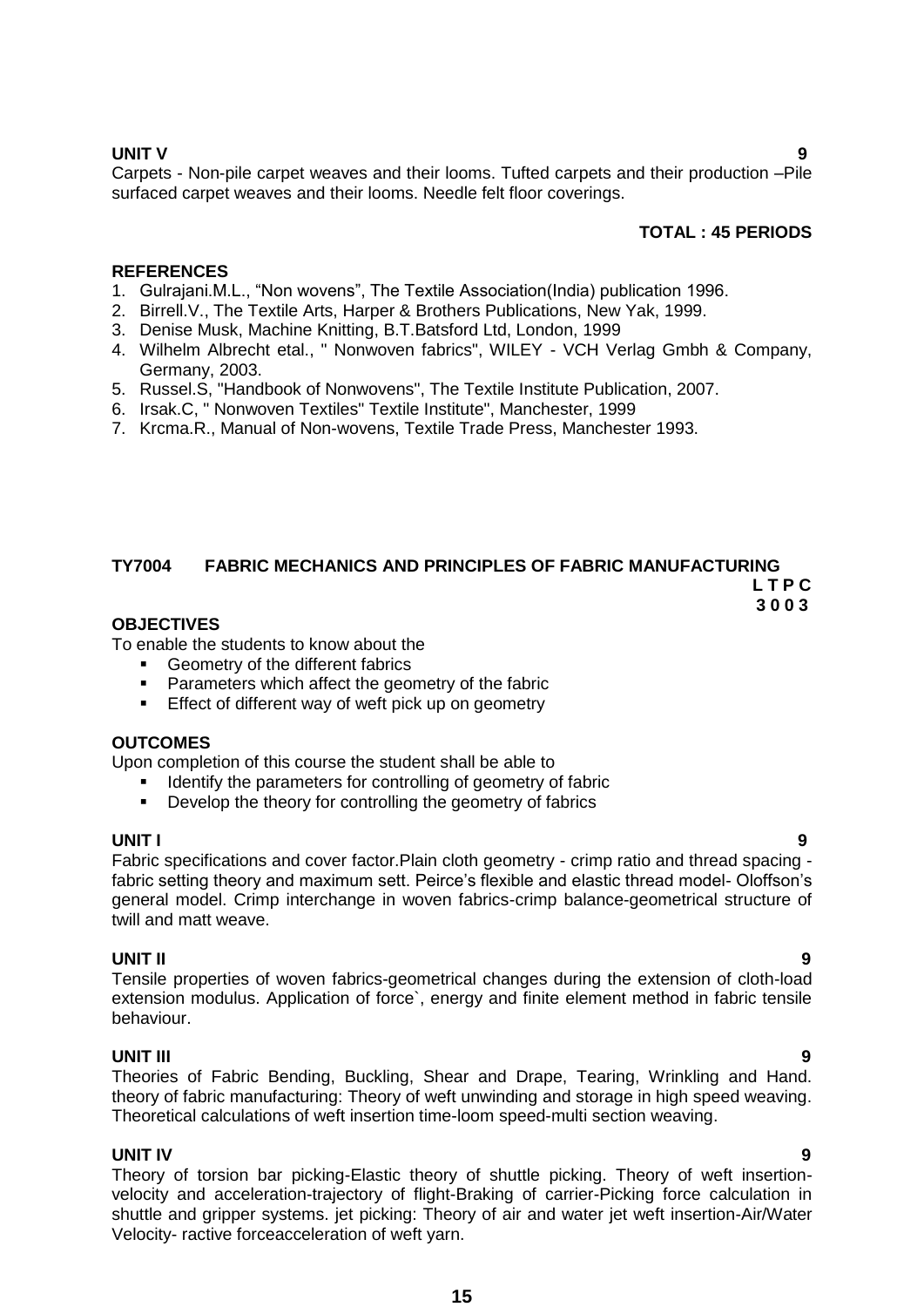**REFERENCES**

To enable the students to know about the

mechanics of clutch and brake.

Publications 1992.

- Conventional fibre forming mechanism
- Need for high performance fibre and its application

1. Hearle. J.W.S., ‗Fabric Geometry' The Textile Institute, 1987

Management" Mahjan publishers: Ahmedabad 1998.

**Production methodology for speciality fibres** 

#### **OUTCOMES**

Upon completion of this course the student shall be able to

- Modify the conventional spinning process to produce speciality
- Know about production and application of high performance fibres

#### **UNIT I ADVANCED SPINNING TECHNOLOGY 12**

Advances in conventional fibre forming process; gel spinning; liquid crystal spinning; electrospinning

Kinematics of sley driven by eccentric, crank, link and cam mechanisms-moment of inertia of sley - beat-up force - sley eccentricity-mechanics of beat-up - rotary beat-up. drive: Requirement of clutch and brake for high speed weaving machines-timing diagram and

2. Sriramalu P K, Ajgaonkar D B & Talukdar M K, "Weaving Machines; Mechanisms,

4. Lord P R & Mohamed M K "Weaving: Convesion of Yarn and Fabric", Merrow

**TY7005 HIGH PERFORMANCE FIBRES L T P C**

3. Marks P & Robinson A T C "Principle of weaving", The Textile Institute 1989.

5. Adamir S "Handbook of Weaving", Technormic Publish Company. inc 200

## **UNIT II HIGH PERFORMANCE FIBRES FOR INDUSTRIAL APPLICATIONS 12**

Manufacturing, properties and applications of glass fibres, basalt fibres; carbon fibres, high performance polyethylene fibres; ceramic fibres

#### UNIT III HIGH PERFORMANCE FIBRES FOR MEDICAL APPLICATIONS 18

Manufacturing, properties and applications of alginate fibres; chitosan fibres; regenerated silk and wool protein fibres; synthetic biodegradable fibres

#### **UNIT IV SPECIALITY FIBRES** 18

Hollow and profile fibres; blended and bi-component fibres; film fibres and functionalized fibres for specific applications; manufacturing, properties and applications of chemically and thermally resistant fibres

#### **REFERENCES**

- 1. Hearle J. W. S., "High Performance Fibres", Woodhead Publishing Ltd., Cambridge, England, 2001.
- 2. Hongu T. and Phillips G.O., "New Fibres", Woodhead Publishing Ltd., England, 1997.

**TOTAL : 45 PERIODS**

 **3 0 0 3**

**TOTAL : 45 PERIODS**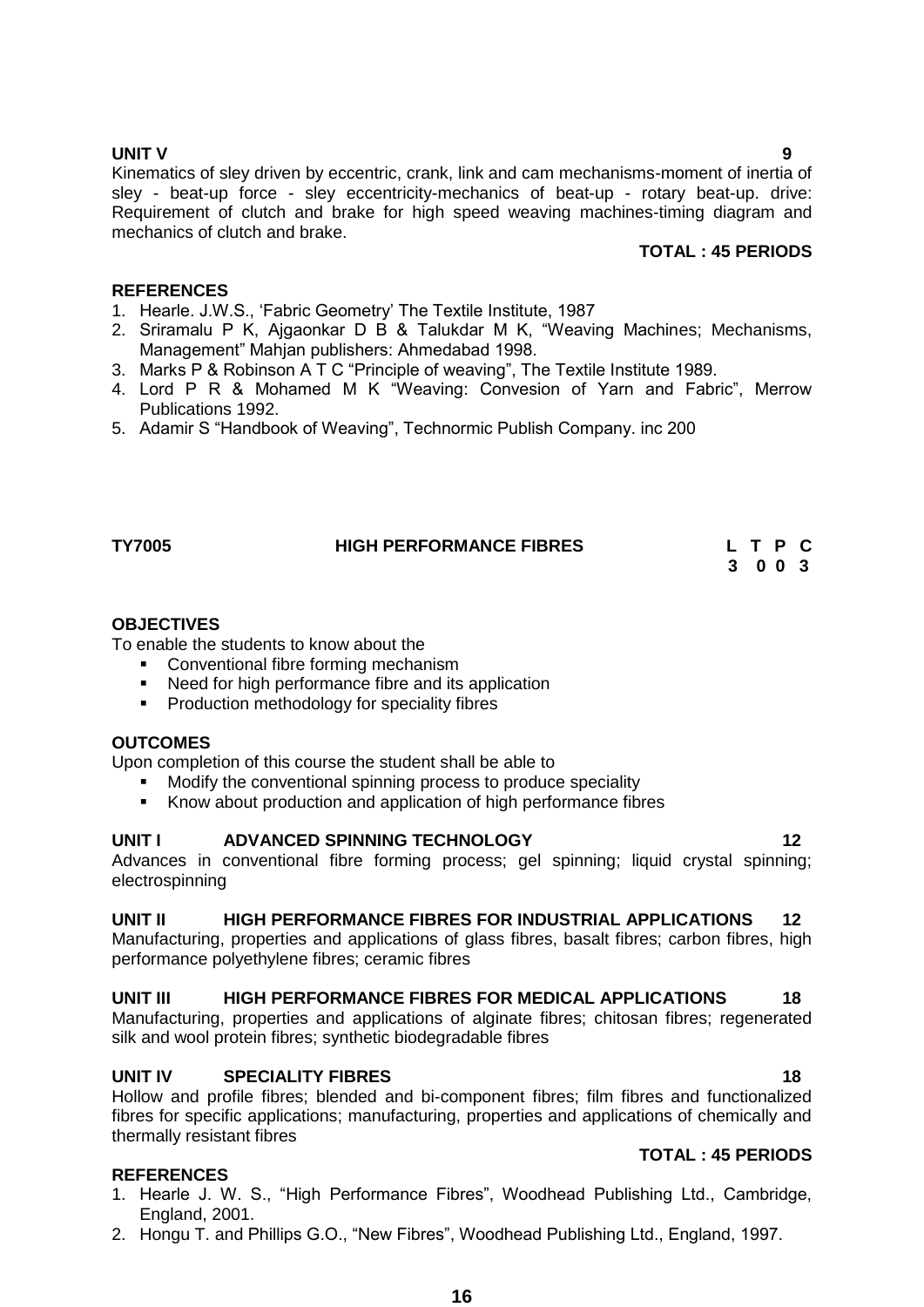- 
- 
- 6. Gulrajani, M.L., "Polyester Dyeing", IIT, New Delhi, 1995.
- 3. Kothari V. K., "Textile Fibres: Development and Innovations", Vol. 2, Progress in Textiles, IAFL Publications, 2000.
- 4. Peebles L.H., "Carbon Fibres", CRC Press, London, 1995.

## **TY7006 CHEMICAL PROCESSING OF MAN MADE TEXTILES L T P C**

## **OBJECTIVES**

To enable the students to know about the

- Various Preparatory processes for manmade textile
- Practical problems and their solutions in wet processing of manmade textiles

## **OUTCOMES**

Upon completion of this course the student shall be able to know about the

- Need for Preparatory processes of manmade textiles
- Method of application of dyes, print and finishes on manmade textiles.

**UNIT I 9** Various Preparatory processes for manmade textile -Heat setting of synthetic fabrics effects of heat setting on dyeing. Mass Colouration of Polyester, Nylon, Acrylic and polypropylene, Advantages & Dis advantages of Mass Colouration; Difference between Mass Colouration and Dyeing.

**UNIT II 9** Polyester Dyeing: carrier, HTHP and thermosal methods of dyeing. Practical problems and their solutions. Stripping of dyed PET.Dyeing of nylon. Dyeing with acid dyes-High temperature dyeing. Low temperature dyeing of Nylon 66 – Dyeing with disperses dyes.Barriness of dyeing.Dyeing of Acrylic Fibres: – Dyeing with cationic dyes– stripping of cationic dyes, dyeing with disperse dyes, dyeing of acrylic blends, differentially dyeable acrylic fibres.

## **UNIT III 9**

Dyeing of Polyester Blends: Various shop floor practices of dyeing of polyester/cellulosicblended fabrics. Practical problems and their solutions. Various shop floor practices of dyeing of polyester/wool blended fabrics. Practical problems and their solutions. Dyeing of polyester with cationic dyes. Dyeing of Micro polyester fabric. Dyeing of polyamide cellulosic blends – polyamide/wool blends, polyamide/ polyester blends-Stripping of Nylon dyed material. Practical problems and remedies in Nylon Dyeing. Dyeing of unmodified and modified polypropylene.

**UNIT IV 9** Printing of synthetic and blended fabrics with different dye classes - Direct, resist and discharge styles of printing - Transfer printing of polyester and blends.

## **UNIT V** 9

Different functional and easy care finishes on synthetics and blends like anti-stat, soilrelease, soil-resistant, flame-retardant.

## **REFERENCES**

- 1. Vaidya, A.A., and Datye, K.V., "Chemical processing of Synthetic Fibres and Blends", John Wiley and Sons, New Delhi,.1999
- 2. Shore, J. "Blend Dyeing", SDC, London, 1998
- 3. Mittal.R.M. & Trivedi.S.S, Chemical Processing of polyester and blends ATIRA.1998
- 4. C.Duckworth, Engineering in Textile colouration, Dyers company publications trust, U.K. 1983.
- 5. Burkinshaw.S.M., Chemical principles of synthetic fibre dyeing, Blackie, 1995.
- 

 **3 0 0 3**

**TOTAL : 45 PERIODS**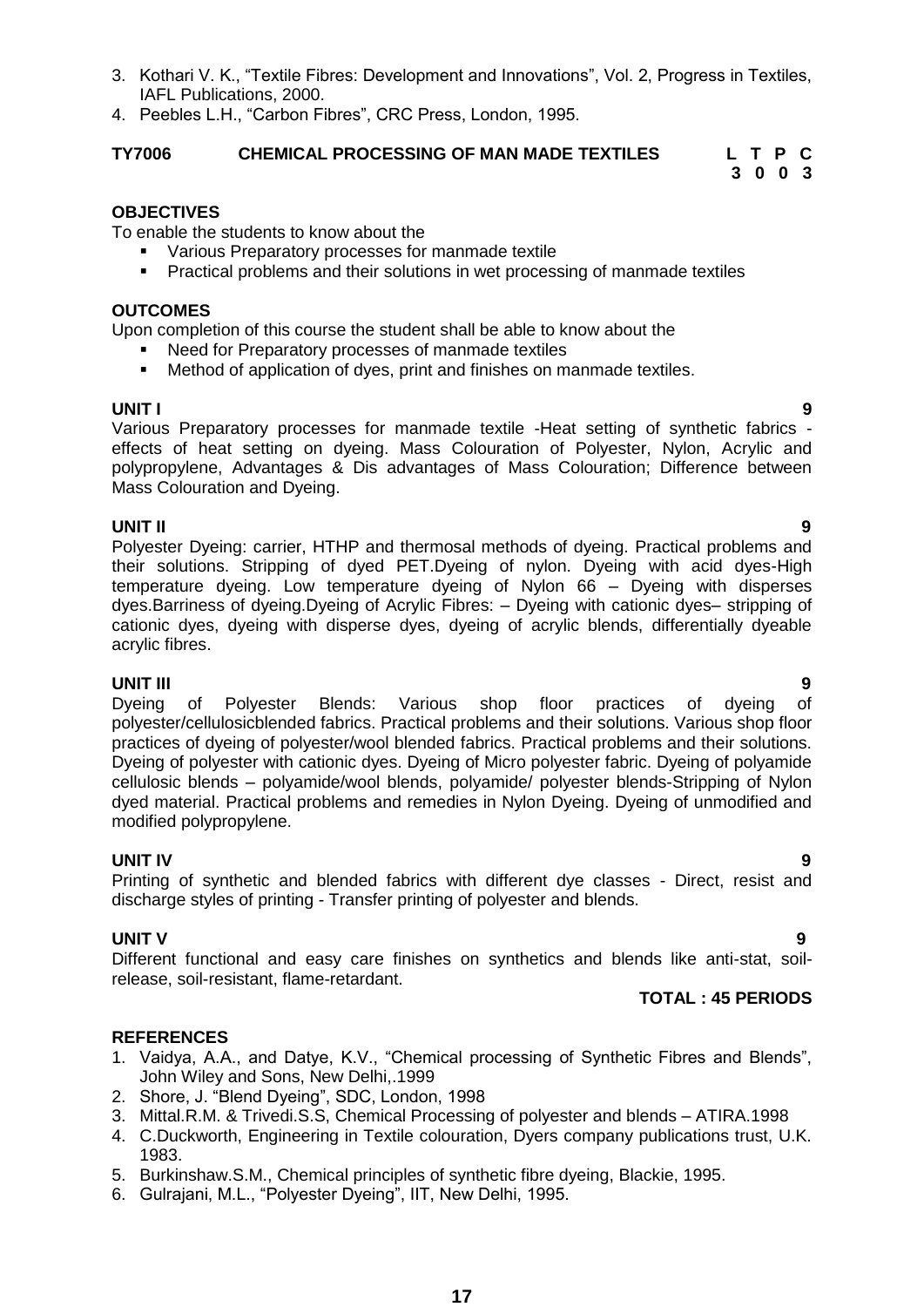## **TY7007 TEXTILE COSTING AND PROCESS OPTIMIZATION L T P C**

## **OBJECTIVES**

To enable the students to know about the

- Various cost terminology and costing for manufacturing
- Purpose of cost allocation and Inventory management

#### **OUTCOMES**

Upon completion of this course the student shall be able to know about the

- Need for costing & process optimization
- **Process optimization techniques in various textile departments**

**UNIT I 9** An Introduction to cost terms and purposes, cost terminology, direct and indirect costs, costbehavior patterns: variable costs & fixed costs, total costs and unit costs. Financial statements and inventory costs, types of inventory, production costs, prime costs and conversion costs, costing for manufacturing, merchandising and service sector companies.

#### **UNIT II 9**

Activity based costing and management, broad averaging via smooth or peanut — butter costing approaches, refining a cost system, costing hierarchies, comparison of alternate costing systems, using ABC system for cost management and profitability improvement - Activity based costing and department costing systems. Implementing ABC system.

#### **UNIT III 9**

Cost application and revenues, purpose of cost allocation, allocating cost from one department to another and support departments. Cost allocation of joint products and by products. Cost volume profit analysis, assumption, terminology, essentials of evp analysis, the break even point, target operative income and income taxes, cost planning and cvp - cvp analysis – service and non-profit organizations - effect of sales mix on income.

#### **UNIT IV 9**

Process costing, hybrid costing systems, operation costing, journal entries, spoilage rework and scrap costing - quality, time and theory of constraints - control charts - Pareto diagrams, cause and effect diagrams. Inventory management - Just in Time (JIT) and back flush.

**UNIT V 9** Inventory costing and capacity analysis, standard costs, cost estimation approaches, activity based costing and cost estimation, non-linearity and cost function. Tools for planning and control, master budget and flexible budgets, the use of variances, flexible budget variances and sales volume variance, primary variance and efficiency for direct cost input, planning variable and fixed over head costs. Decision marketing and retrieving information, pricing decisions and cost management, target costs. Process optimization — methodology for spinning, weaving, knitting, chemical processing, garment making - case studies.

#### **TOTAL : 45 PERIODS**

#### **REFERENCES**

- 1. Cost control and costing in spinning mills SITRA, Edition 1992.
- 2. Cost control and accounting for Textile industry TAIRO, Edition 1990.
- 3. Kalyanaraman.A.R. "Energy Conservation in Textile Industries", SITRA, 1985.
- 4. V.Dudeja "Textile Industry Management" (ATIRA), 1985.
- 5. Modern production Technologies edited by M.L.Gulrajani, The Textile Association (India) Publications, 1983
- 6. James.C. Van Home "Financial management & Policy", Prentice hall of India (p) Ltd., New Delhi (1980)

 **3 0 0 3**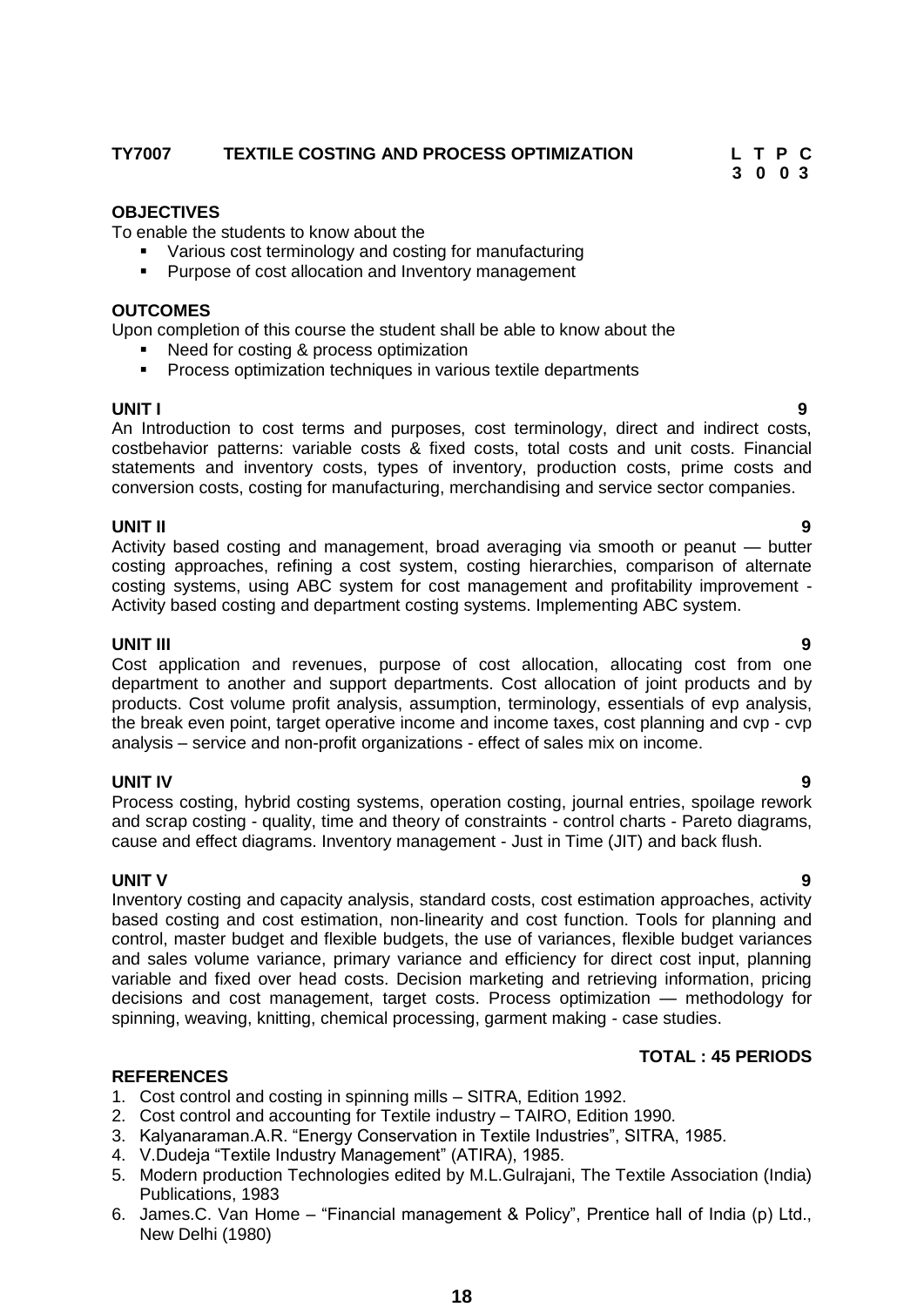## **TY7008 ADVANCED INSTRUMENTS FOR TEXTILE WET PROCESSING L T P C**

 **3 0 0 3**

## **OBJECTIVES**

To enable the students to know about the

- Various techniques in textile wet processing
- Theory and application of various instruments in textile
- **Fabric geometry general terms for different types of knits**

## **OUTCOMES**

Upon completion of this course the student shall be able to know about the

- Need for different types of chromatographic techniques
- **Instruments to measure the various parameter of textiles.**

## **UNIT I CHROMOTOGRAPHIC TECHNIQUES 9**

Introduction and classification – Theory, Instrumentation, Application of Paper Chromatography, Thin Layer Chromatography, Column Chromatography, Gas Chromatography, Gas-liquid Chromatography, Gel permeation Chromatography.

## **UNIT II SPECTROSCOPY & COLOURIMETRY 9**

Theory, deviations from Beer's law, Instrumentation (Line diagram alone) - applications. Ultraviolet spectroscopy – Theory, Instrumentation & application. NMR spectroscopy – Quantum description, Instrumentation, chemical shift, applications & limitations.

## **UNIT III INFRARED SPECTROSCOPY 9**

Theory, fundamental vibrations, overtone, Hook's law, instrumentation, single & double beam spectrometers, application & limitations. Difference between Raman spectra and IR spectra. MASS SPECTROSCOPY: Theory, Interpretation, some examples, applications and limitations.

## **UNIT IV INSTRUMENTATION SYSTEMS 9**

Functional description of instruments – Types & applications of Instrumentation – Generalised configuration - analog and digital modes of operation – Dynamic characteristics – mathematical model for first order & second order instruments and their response. Transducers: Turbo electric pick-up, infrared transducers – Torque measurement – elastic transducers - sound level meter – vibration measurements.

## **UNIT V CONTROL SYSTEM COMPONENTS 9**

Stepper motors, hydraulic valves – Pneumatic switches, proximity switches & flapper valves – Programmable logic controllers (PLC) and their applications – Temperature controllers, pH meters – Control systems and components, used in Dyeing, Finishing, Drying and Printing machinery.

## **TOTAL : 45 PERIODS**

- 1. Banwell, G.C., "Fundamentals of molecular spectroscopy", TMH, 1992.
- 2. Day, R.A., and Unerwood, A.L., "Qualitative inorganic analysis, Vth edition", Prentice- all of India, New Delhi, 1991.
- 3. Rouessac, F., "Chemical analysis modern international method and techniques", Wiely, New delhi, 1999.
- 4. Gurdeep Chatwal, Anand "Instrumental Methods of Chemical Analysis".
- 5. Murthy.D.V.S, "Transducers and Instrumentation", Prentice Hall of India Ltd. 1999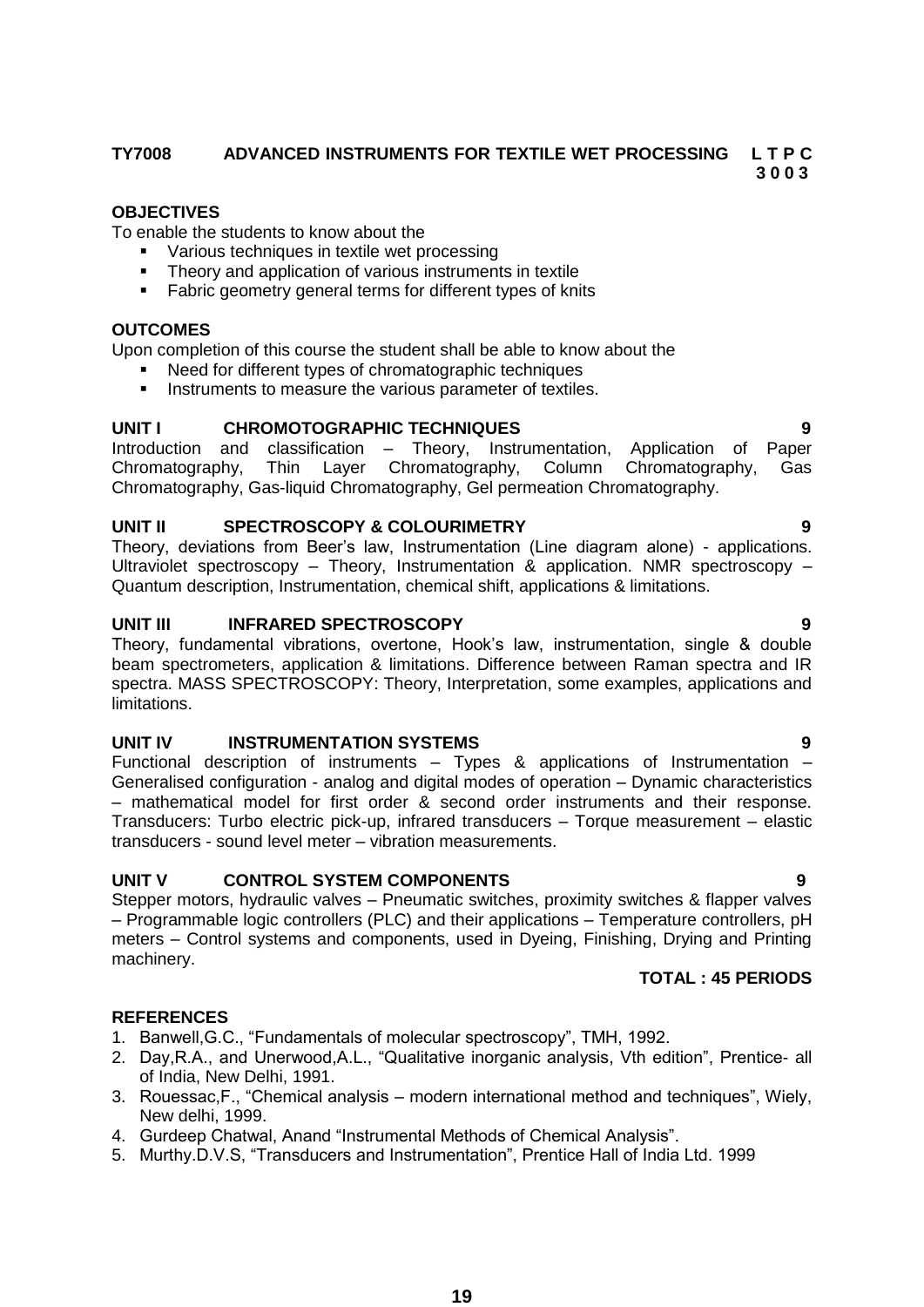To enable the students to know about the

- Pollution and its control in textile processing industries
- Application of bio technology in textile wet processing

### **OUTCOMES**

Upon completion of this course the student shall be able to know about the

- Identify the chemicals which cause pollution during wet processing of textiles and
- Replace the hazardous chemicals by Enzyme
- Create the Ecofriendly methods for textile wet processing.

### **UNIT I INDUSTRIAL BIO-TECHNOLOGY 9**

Industrial microbial products – applications, primary metabolloids and secondary metabolloids, Enzymes & Proteins – sources and applications, cell and enzyme immobilization, Industrial plant products – production of enzymes and polysacchrides.

## **UNIT II ENVIRONMENTAL BIO-TECHNOLOGY 9**

Detailed study about pollution and its control in textile processing industries. Waste water treatment systems – Anaerobic & Aerobic systems, Bio-degradation – Micro organism in pollution control; Bio mass production; waste as renewable sources of energy –– Production ofbio gas production of hydrocarbon – Hydrogen fuel.

## **UNIT III ENZYMES USED IN TEXTILE INDUSTRY 9**

Enzymes for desizing, scouring & bleaching Enzyme activity – initiation, propagation and termination reactions – reaction conditions – properties of substrates and results of enzyme treatment. Enzyme activity of amyloglucosidase, pectinase, glucose oxiclase, peroxidases and other enzymes used for bleaching decolourisation of textiles using laccases. Bio-Polishing enzymes such as cellulases. Bio-washing enzymes using cellulase proteases for scouring of animal fibres, degumming of silk and modification of wool properties.

## **UNIT IV EVALUATION OF ENZYME TREATED FABRICS 9**

Weight loss, Whiteness index, Absorbency, Tensile strength, Handle of fabric and Abrasion resistance. SEM analysis and other structure related studies.

## **UNIT V BIO – PROCESSING IN TEXTILES 9**

Bio-bleaching, combined bio - processing, bio washing, bio polishing, Denim fading, anti odour and anti microbial finishes, bio finishing and other applications.

### **TOTAL : 45 PERIODS**

#### **REFERENCES**

- 1. Betrabet S.M. BTRA Seminar, Book of papers (Jan 1994)
- 2. Tyndall R.M and Raligh N.C. AATCC Book of papers (1991)
- 3. Asfert L.O and Videback.T Intl Textile Bulletin Dyeing / Printing / Finishing (1990)
- 4. Cavaco Paulo, Gubitz, Textile Processing With Enzymes, Wood Head Publishing Ltd,UK,2003.
- 5. Ignacimuthu.S & Tata McGrawS.J, "Basic Bio-Technology",-Hill Publications, 1995.

# **TY7010 TEXTILE MARKETING AND MERCHANDISING L T P C**

## **3 0 0 3**

#### **OBJECTIVES**

To enable the students to know about the concept of marketing management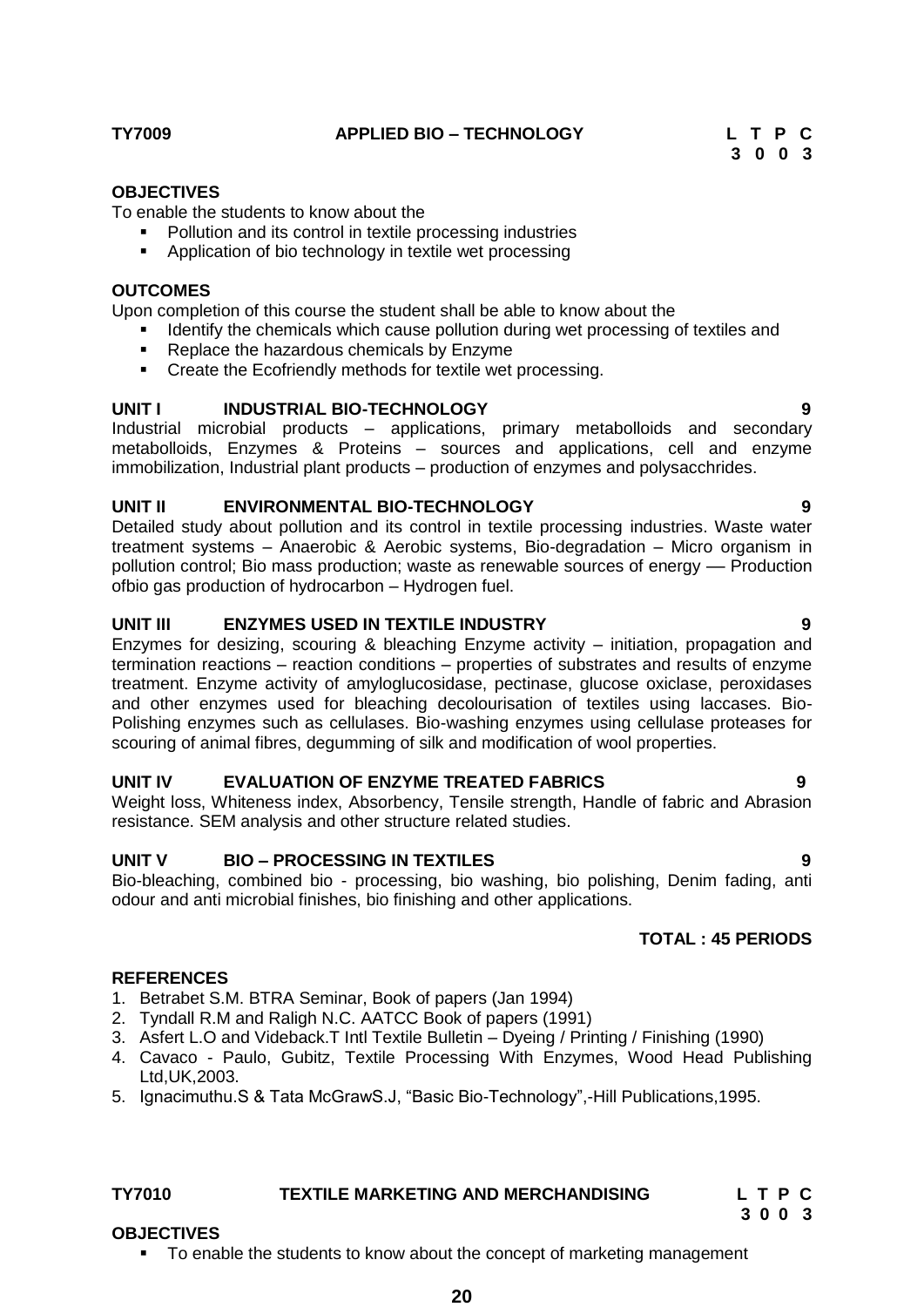- To enable the students to know about the buying behavior and market segmentation
- To enable the students to know about Merchanidise

## **OUTCOMES**

Upon completion of this course the student shall be able to know about the

- Concept of marketing management
- **Buying behavior and market segmentation**
- **-** Concept of Merchanidising

### **UNIT I MARKETING 9**

Marketing Concepts, Marketing Management, Marketing System, Marketing environment, Marketing Organisation, Strategic Marketing Process, Competitive marketing strategy - Marketing of Apparel and Fashion Products

### **UNIT II BUYING BEHAVIOUR 9**

Factors influencing buying behaviour - Buying process segmentation: Market segmentation segmentation variables - Target Marketing market measurement- Market Potentialestimation - Demand Forecasting -methods of forecasting

### **UNIT III MARKETING MIX 9**

Product, Price - Promotion and Distribution - Advertising and Sales Promotion – Public Relations.

## **UNIT IV PRODUCT LIFE CYCLE 9**

Life cycle of product -Marketing strategy for various stages of life cycle - new product development. marketing research: Purpose, Procedure and applications

## **UNIT V MERCHANDISING 9**

Merchandise – definition - Apparel and Fashion Merchandising - Role of Merchandiser – Types of Merchandises - Export House, Manufacturer, Buying House, Buying Agency and Comparison between them - Selection of Buyers and Buying Agencies - Merchandising Correspondence - orders, handling of orders and dealing with manufacturers - Advertising - Trade fair participation and other methods of sales promotion in merchandising

## **TOTAL : 45 PERIODS**

## **REFERENCES**

- 1. Philip Kotler, 'Marketing Management ", Printice Halllnc 1996
- 2. Taarno, Guerreiro & Judelle 'Inside the fashion business" 1995
- 3. "Clothing Retailing in Europe", Corporate intelligence on retailing, 1997
- 4. "The Textile Industry", Winning strategies for the new millineum volume 2" Textile Institute., 1999.
- 5. Evelyn C. Moose, Wey II. "Path For Merchandising" 1999.
- 6. Jarnow.J & Dickerson.K.G, "Inside the Fashion Business", Prenctice Hall, 1997.

## **TY7011 TECHNICAL TEXTILES L T P C**

 **3 0 0 3**

## **OBJECTIVES**

- To enable the students to know about the concept, application & evaluation of technical textiles in various fields.
- To enable the students to know about finishing processes for technical textiles

## **OUTCOMES**

Upon completion of this course the student shall be able to know about the

- Concept, application & evaluation of technical textiles in various fields
- Finishing processes for technical textiles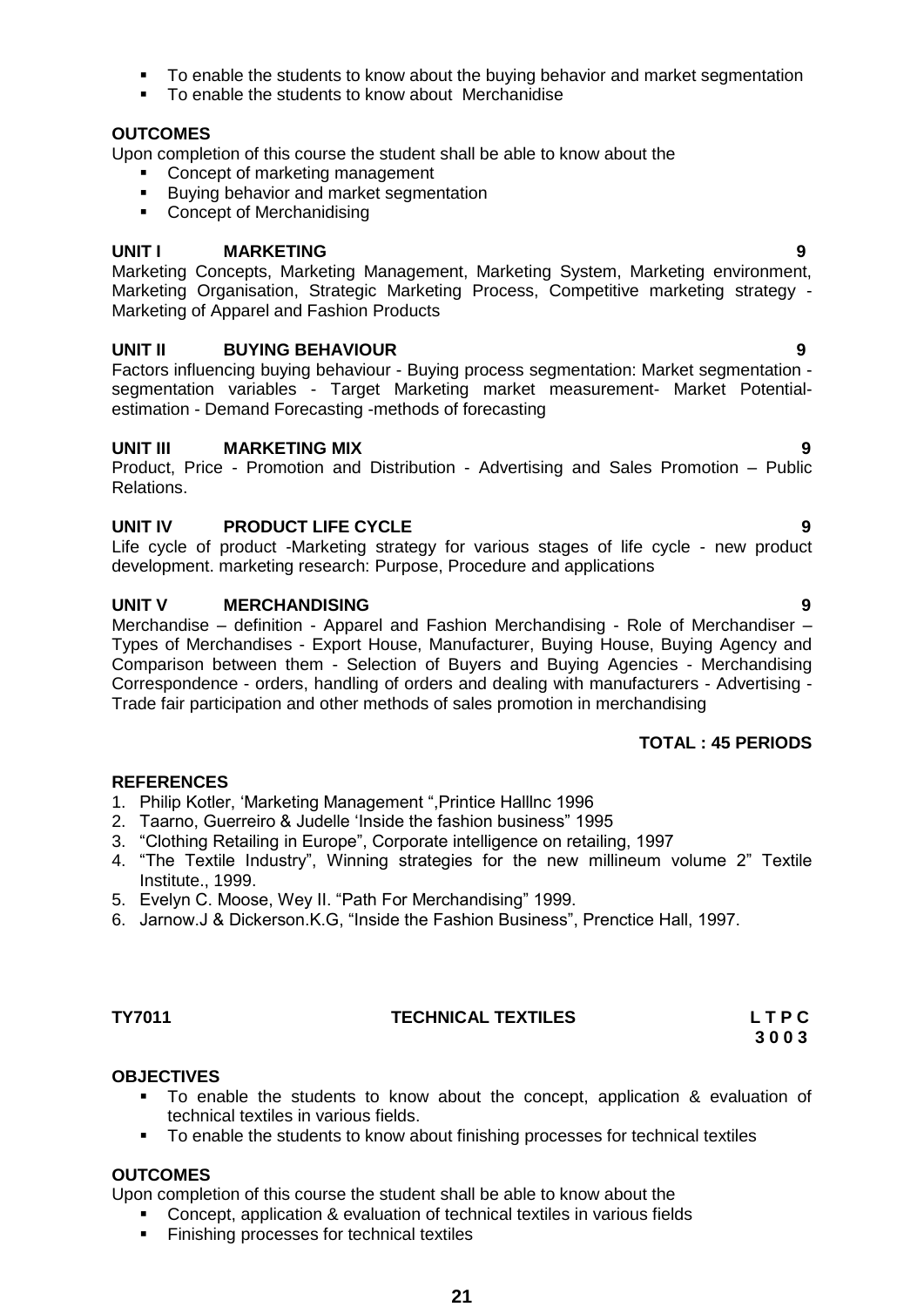#### **22**

## **UNIT I FILTRATION TEXTILES 9**

Theory of dust collection, cleaning systems, fabric selection for dust collection, finishing treatments; solid, liquid separation, fabric selection - filtration, requirements, yarn and fabric construction for filter fabrics, finishing treatments

### **UNIT II GEO TEXTILES 4**

Geo textiles – types, structures, manufacture, properties, evaluation, applications

## **UNIT III DEFENCE AND PROTECTIVE TEXTILES 9**

Thermal insulation materials; study of water vapour permeable / water proof materials, military combat clothing systems; camouflage textiles, UV wave band, visible wave band, visual decoys; infrared camouflage; protective textiles against micro organisms, chemicals and pesticides, evaluation technique

## **UNIT IV TRANSPORTATION TEXTILES 5**

Fibre requirements–fibre, plastic composites; textiles applications in all kinds of road transport vehicles, rail, aircrafts, marine

### **UNIT V MEDICAL TEXTILES 9**

Textile materials in medical applications; bandages and pressure garments; evaluation technique; study of various kinds of wound care dressing and advanced wound dressings; implantable and non implantable materials; study of sutures

### **UNIT VI FINISHING AND COATING OF TECHNICAL TEXTILES 5**

Mechanical finishes – types, machines; heat setting; chemical finishes - coating of technical textiles, different techniques; fusible interlinings

## **UNIT VII AGRO TEXTILES 4**

Agricultural fabrics – construction details, properties, applications

## **TOTAL: 45 PERIODS**

- 1. Horrocks A.R. and Anand S.C., "Handbook of Technical Textiles", The Textile Institute, Manchester, 2000, ISBN: 1855733854.
- 2. Anand S.C., "Medical Textiles", Textile Institute, Manchester, 2001, ISBN:185573494X.
- 3. Adanur S., "Wellington sears handbook of Industrial textiles" Technomic publishing co. inc., 1995, ISBN : 1 – 56676 – 340 – 1.
- 4. Pushpa Bajaj and Sengupta A.K., "Protective clothing", the Textile Institute, 1992, ISBN 1- 870812 – 44-1.
- 5. Scott R.A., "Textiles for protection", Woodhead Publishing Ltd, Cambridge, UK, 2005, ISBN 1-85573-921-6.
- 6. Fung W, "Coated and laminated textiles", Woodhead Publishing Ltd, Cambridge, UK.2002, ISBN 1-85573-576-8.
- 7. Anand S.C, Kennedy J.F., Miraftab M. and Rajendran S., "Medical textiles and biomaterials for health care", Woodhead Publishing Ltd, Cambridge, UK.2006, ISBN 1-85573-683-7.
- 8. Fung W. and Hardcastle, "Textiles in automotive engineering", Woodhead Publishing Ltd,Cambridge, UK, 2001, ISBN 1-85573-493-1.
- 9. John N.W.M., "Geo Textile", Blackie and Sons Ltd, London, U.K.1987, ISBN 0-412-01351-7.
- 10. Allison Mathews and Martin Hardingham, "Medical and Hygiene Textile Production  $-$  A hand book", Intermediate Technology Publications, 1994.
- 11. David Arvil, "An Innovative Approach to Spunbond Agricultural Crop Cover", Journal of Industrial Textiles, Vol.30, No.4, April (2001) 311-319.
- 12. Jurg Rupp, "Creating a garden with needle punched fabrics", Nonwovens and Industrial Textiles, 2 (2002) 49-50.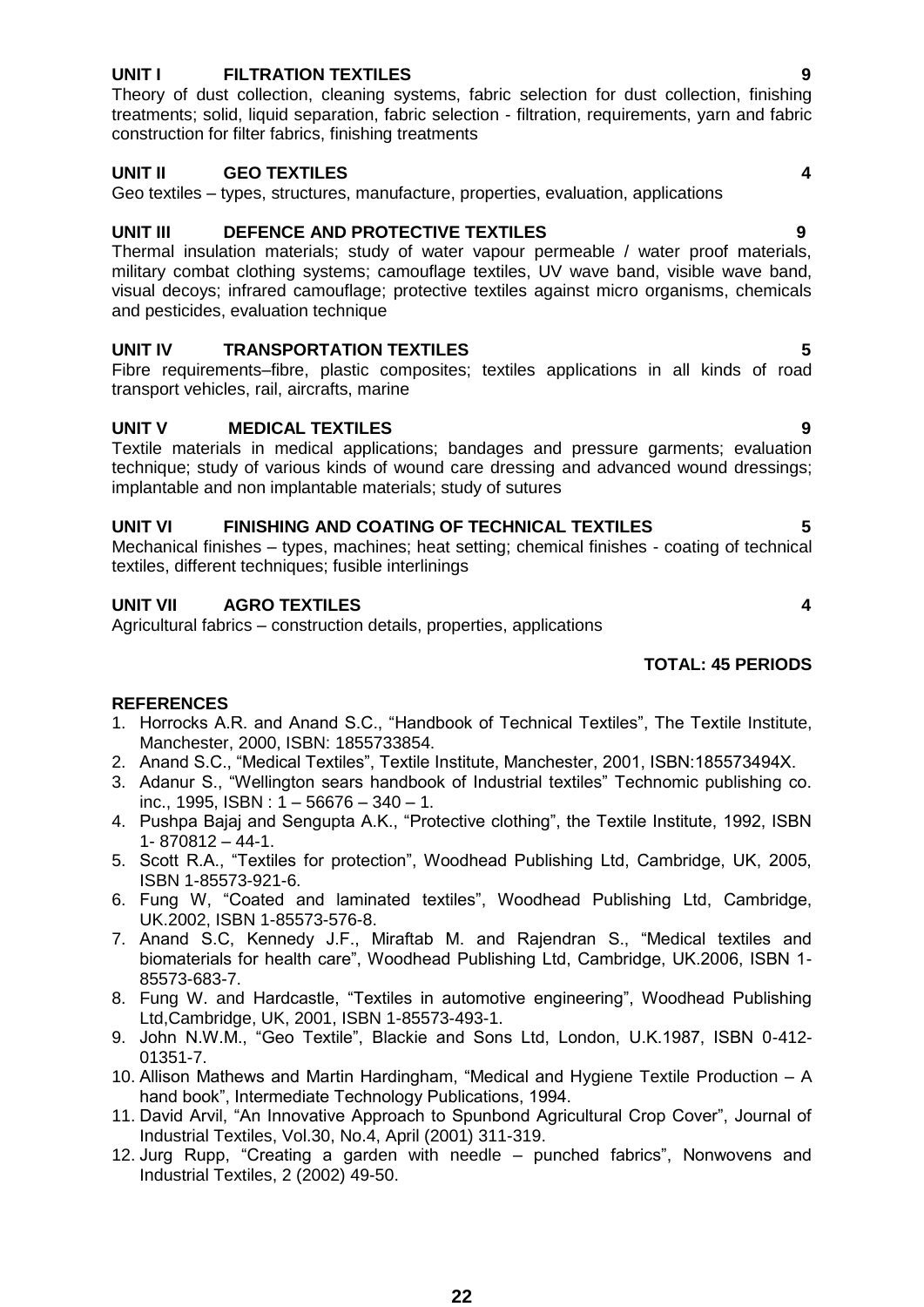- To enable the students to know about the
- Need and types of composites
- **•** Different techniques for producing composites
- Testing methods for composites

### **OUTCOMES**

Upon completion of this course the student shall be able to know about the

- Production methodology for composites
- **Test and analyze the effect of fibre parameters on composite application**

## UNIT **INTRODUCTION**

Types of composites - fibre particulate and laminar composites - examples. fibre composites: Constituents - functions of fibre and matrix — Properties of fibres — Critical fibre length — Aligned and random fibre composites — property prediction - rule of mixtures — simple problems.

## **UNIT II COMPOSITE MATERIALS 9**

Types of high performance fibres - properties - types of matrix materials - Thermoset and Thermo plastics properties — short fibre composites — fibre matrix interface — coupling agents , coupling of interfaces and interfacial reaction in fibre composites — tensile strength of continuous and discontinuous composites -fracture mode in fibre composites.

### **UNIT III PREPREGS 9**

Introduction to manufacturing techniques - property requirements — Textile preforms weaving, knitting and braiding.

## **UNIT IV COMPOSITE MANUFACTURING TECHNOLOGY 9**

Vacuum bagging - compression moulding — injection moulding - pultrusion – thermoforming filament winding - resin transfer moulding.

## **UNIT V PROPERTIES OF COMPOSITES 9**

Testing of composites— Fibre volume fraction -Laminar tensile - shear - compression – and flexural properties — interlaminar fracture/failure modes in composites - applications for composites.

## **TOTAL : 45 PERIODS**

## **REFERENCES**

- 1. Hull.D, An introduction to composite materials Cambridge University Press -Cambridge, 1998
- 2. Gupta.L, "Advanced Composite Materials", Himalayam Books, New Delhi, 1998.
- 3. Mathews F.L and Rawlings R.D "Composite Materials Engineering science" Chapman & Hall, London 1994.
- 4. Bogdanovich.A and Pastore.C, Mechanics of Textile and Laminated composites, Chapman & Hall, 1997
- 5. Hearle. J.W.S "High performance fibres composites and engineering textile structures Journal of the textile institute (special issues) - The Textile Institute 1990.
- 6. Kostikov, V.L., Fibre Science and Technology (Soviet Advanced Composites Technology Series), Chapman & Hall, 1995.
- 7. Carlsson L.A. and Byron Pipes R. "Experimental characteristics of advanced composite materials" Prentice Hall, Inc 1987.

**23**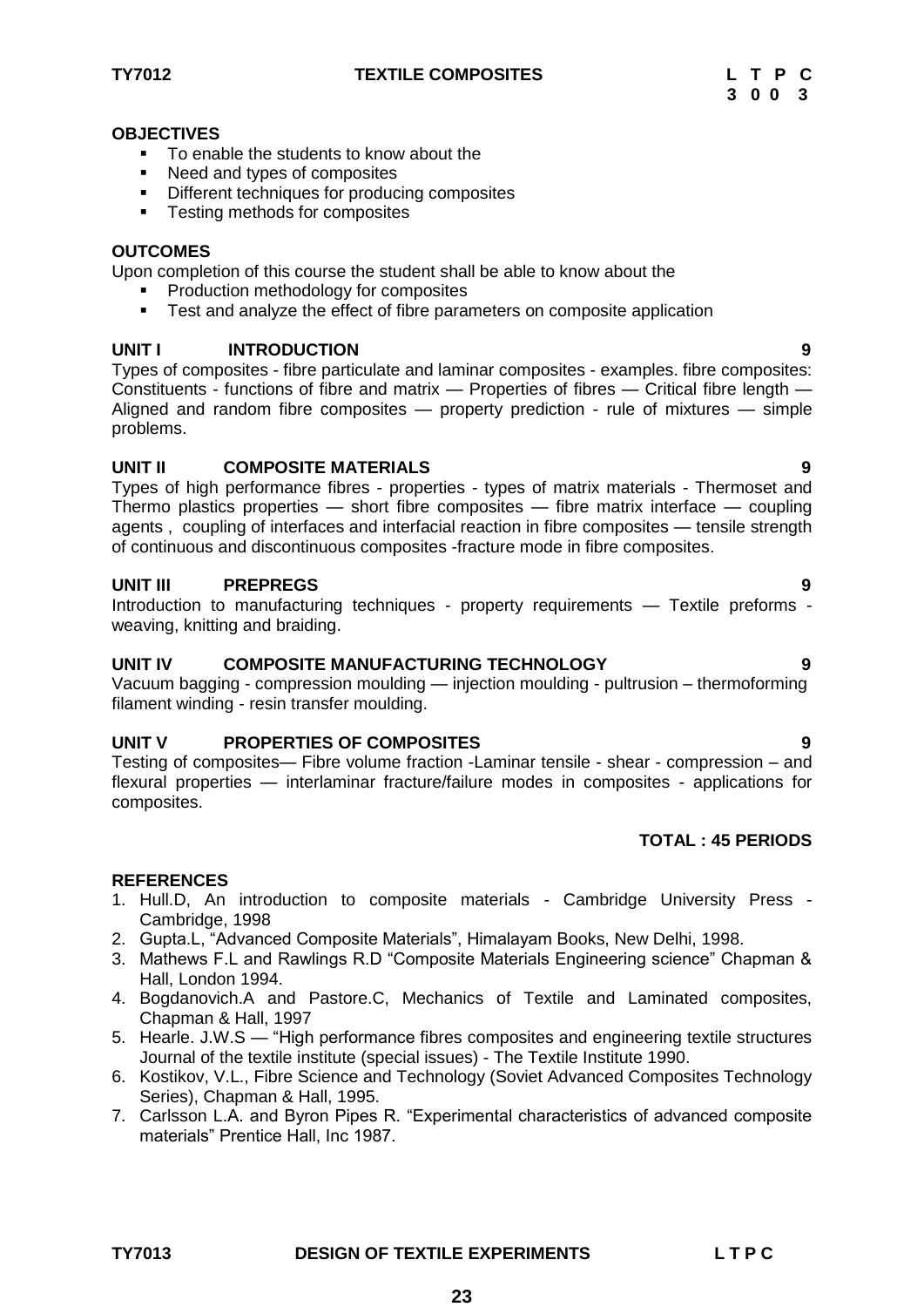To make the students to learn about the

- Fundamentals of experimental design and
- Selection of suitable design and analysis of the results.

## **OUTCOME**

Upon completion of this course, the student shall be able to

- Design the experiment suitable for a given study and
- Conduct statistical tests and analyze the results to arrive at the conclusions.

## **UNIT I EXPERIMENTAL DESIGN FUNDAMENTALS 9**

Importance of experiments, experimental strategies, basic principles of design, terminology, ANOVA, steps in experimentation, sample size, normal probability plot, linear regression model.

## **UNIT II SINGLE FACTOR EXPERIMENTS 9**

Completely randomized design, Randomized block design, Latin square design. Statistical analysis, estimation of model parameters, model adequacy checking, pair wise comparison tests, in respect of textile process, machine and quality parameters.

## **UNIT III MULTIFACTOR EXPERIMENTS 9**

Two and three factor full factorial experiments,  $2<sup>K</sup>$  factorial Experiments, Confounding and Blocking designs; application in textile experiments.

## **UNIT IV SPECIAL EXPERIMENTAL DESIGNS 9**

Fractional factorial design, nested designs, Split plot design, Introduction to Response Surface Methodology, Experiments with random factors, rules for expected mean squares, approximate F- tests for textile applications.

## **UNIT V TAGUCHI METHODS 9**

Steps in experimentation, design using Orthogonal Arrays, data analysis, Robust designcontrol and noise factors, S/N ratios, parameter design, case studies related to textile engineering.

## **TOTAL : 60 PERIODS**

## **REFERENCES**

- 1. Montgomery, D.C., Design and Analysis of experiments, John Wiley and Sons, 2003.<br>2. Nicolo Belavendram, Quality by Design; Taguchi techniques for indus
- Quality by Design; Taguchi techniques for industrial experimentation, Prentice Hall, 1995.
- 3. Phillip J.Rose, Taguchi techniques for quality engineering, McGraw Hill, 1996.
- 4. Leaf G.A.V., "Practical Statistics for the Textile Industry, Part I and II", The Textile Institute, Manchester, 1984, ISBN:0900739517.

#### **TY7014 ADVANCED GARMENT MANUFACTURING TECHNOLOGY L T P C**

 **3 0 0 3**

## **OBJECTIVES**

To enable the students to know about the

- Various body measurement and fabric cutting methods
- Different Classification of stitches and seams for garment manufacturing

## **OUTCOMES**

Upon completion of this course the student shall be able to know about the

- Need for various pattern techniques
- Advanced technology and process for manufacturing of garment

## **UNIT I INTRODUCTION 9**

**24**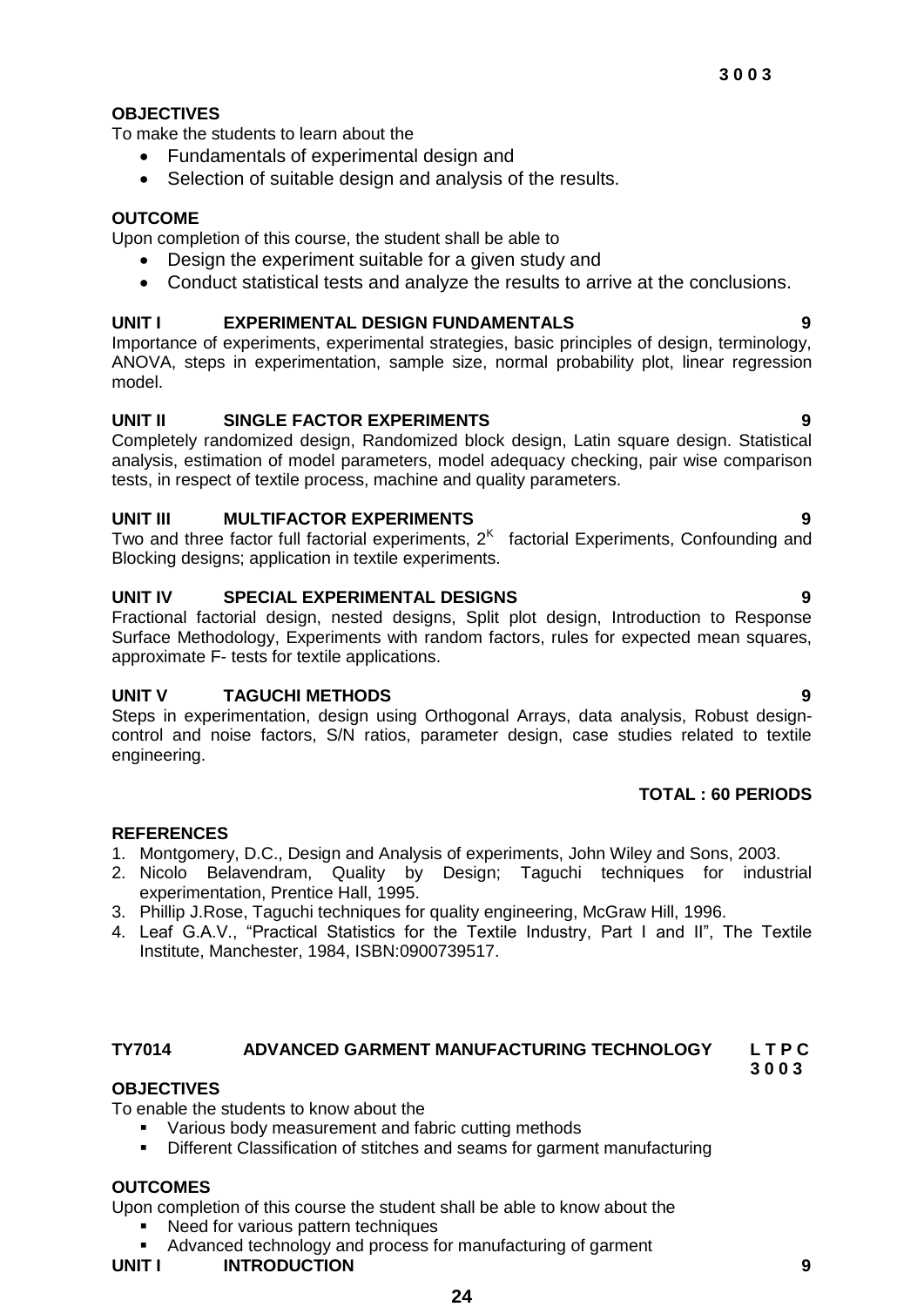Garment classification for men, women, children and uniforms - fabrics selection for garments - properties of fabric finishes (fundamental and decorative) - specifications and testing.

## **UNIT II PATTERN MAKING 9**

Body Measurements- Methods of pattern development - flat pattern technique — shapes – fittings - commercial patterns — pattern alteration - Planning, Drawing and reproduction of patterns. fabric cutting: Lay planning and Preparation for cutting - marking - pinning – cutting techniques and cutting machines.

## **UNIT III STITCHING 9**

Classification of stitches and seams - lining – interlining - Sewing machine- Types and applications - parts and their function of a sewing machine - timed sequence for stitch formation - sewing aids – bobbin winding - stitch length selection - feed pressure - stitch patterns – Types and Selection of sewing threads.

## **UNIT IV GARMENT PROCESSING 9**

Processing of grey fabric garments - processing of bleached fabric garments. garment dyeing: Chemicals and machines for garment dyeing.

## **UNIT V GARMENT FINISHING 9**

Light finishing - pre-cure, post cure, and two stage resin finishing techniques - heat treatment - Printing of Garments: STP Technique - Printing equipments. Production and processing of heavy weight garments like denim, gabardine

## **TOTAL : 45 PERIODS**

## **REFERENCES**

- 1. Cooklin.G, Introduction to Clothing Manufacture, Blackwell Science, 1991
- 2. Bray.N. Dress Pattern Designing The Basic Principles of cut and Fit Blackwell Science, l996.
- 3. Peggal H.," The complete dress maker", Marshall coverdish, London.
- 4. Peggat H.," Introduction to dress making", Marshall coverdish, London.
- 5. Winks. I .M., Clothing Sizes International Standardisation, The Textile Institute, Due Summer 1997
- 6. "Complete quide to sewing, Readers Digest Association Inc. New York, 1988.
- 7. New Wave in garment exports, Garment Processing, ATIRA Proceedings, June 1990

## **TY7015 TEXTILE INDUSTRY MANAGEMENT L T P C**

 **3 0 0 3**

**OBJECTIVES**

To enable the students to know about the

- **Management task of HRD**
- **Tools and techniques for team work**
- **Job evaluation and job description in textile mills**

## **OUTCOMES**

Upon completion of this course the student shall be able to know about the

- Need for team work in the organization
- **Job evaluation and job description in textile mills**

## **UNIT I 9**

HRD: Management task of HRD – Social interest and relevance – Improving the working conditions (case studies) – Improving productivity (case studies) – Attention to human needs (case studies) – Role of personnel manager – Selection process – Induction process – Personnel appraisal – Reward systems – Training programmes (Case studies) – Role of HRD manager.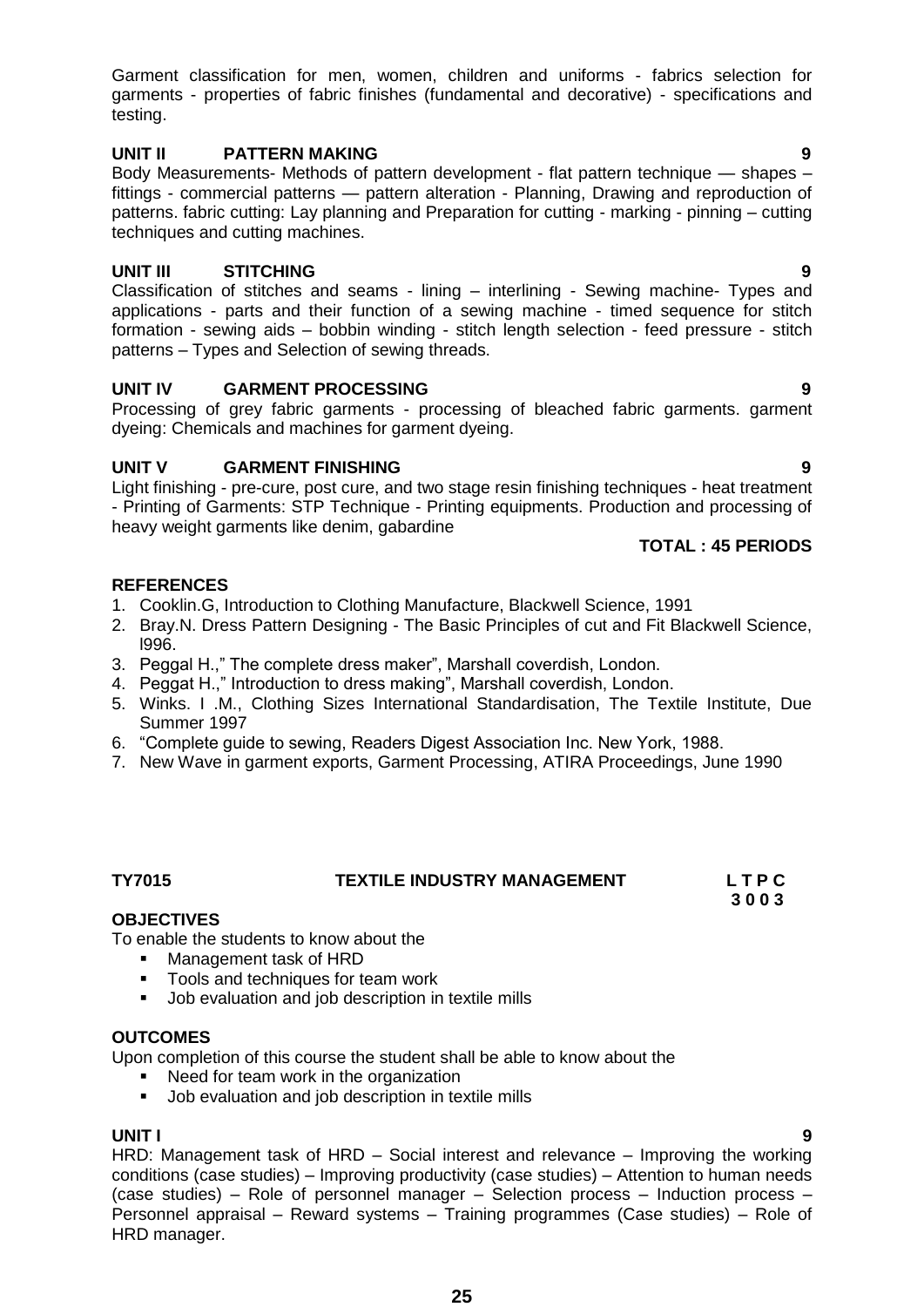### **UNIT II 9**

Tools and techniques – Motivation of workers – Customer focus-emphasis on team work – Emphasis on competitive spirit – concepts of quality circles – Improvement in performance of the company and quality of group behaviour through quality circles - decision making process – Approach to TQM in Textile Industry (Case studies) Facing internal and external competition (case studies) – work culture change through TQM – Top management perspective – Accomplishment of objectives.

**UNIT III 9** Job evaluation and job description in textile mills (categories of workmen duties and responsibilities) Spinning – weaving – knitting – chemical processing – garment industry – work norms – time study and other work measurement techniques – concept of performance rating – relaxation and other allowances – Time element sheets – Methods and mathematical models for assessing work norms in textile mills.

## **UNIT IV 9**

Energy Conservation: Case studies Machinery Maintenance: Maintenance schedules – Maintenance cost.

## **UNIT V 9**

Taxation: Principles of direct and indirect taxation – Income tax for local market and exports – Sales tax – CST – Central excise. Modvat & Cenvat – Customs duty – Rates of taxes applicable to textile mills. Eco-Auditing And Eco-Laboratoryelling: Norms & Procedures.

## **TOTAL : 45 PERIODS**

## **REFERENCES**

- 1. Dudeja.V. "Textile Industry Management" (ATIRA), 1985.
- 2. Philip Cotler, "Industrial Management". Prentice Hall, 1996.
- 3. "The Textile Industry", Winning strategies for the new millennium volume 1 & 2" Textile Institute., 1999.
- 4. Ellis, "Industrial Engineering Hand book" Prentice Hall, 1980
- 5. Kalyanaraman.A.R. "Energy Conservation in Textile Industries", SITRA, 1985.
- 6. Textile Machinery Maintenance SITRA, 1999

## **TY7016 ADVANCED KNITTING TECHNOLOGIES L T P C**

 **3 0 0 3**

## **OBJECTIVES**

To enable the students to know about the

- **EXEC** Classification of knitted fabric
- Machines and techniques for producing different knits
- **Fabric geometry general terms for different types of knits**

## **OUTCOMES**

Upon completion of this course the student shall be able to know about the

- Need for different types of knits and its production
- **Patterning devices for producing knits**

## **UNIT I KNITTING STRUCTURES 9**

Classification – comparison with woven structures – plain single jersey – end uses – double jersey – Ride Interlock – end uses, Purl knitting – end uses – flat knitting - Tricot warp knitting – end uses – Raschel warp knitting and simplex warp knitting – end uses – special knit structures.